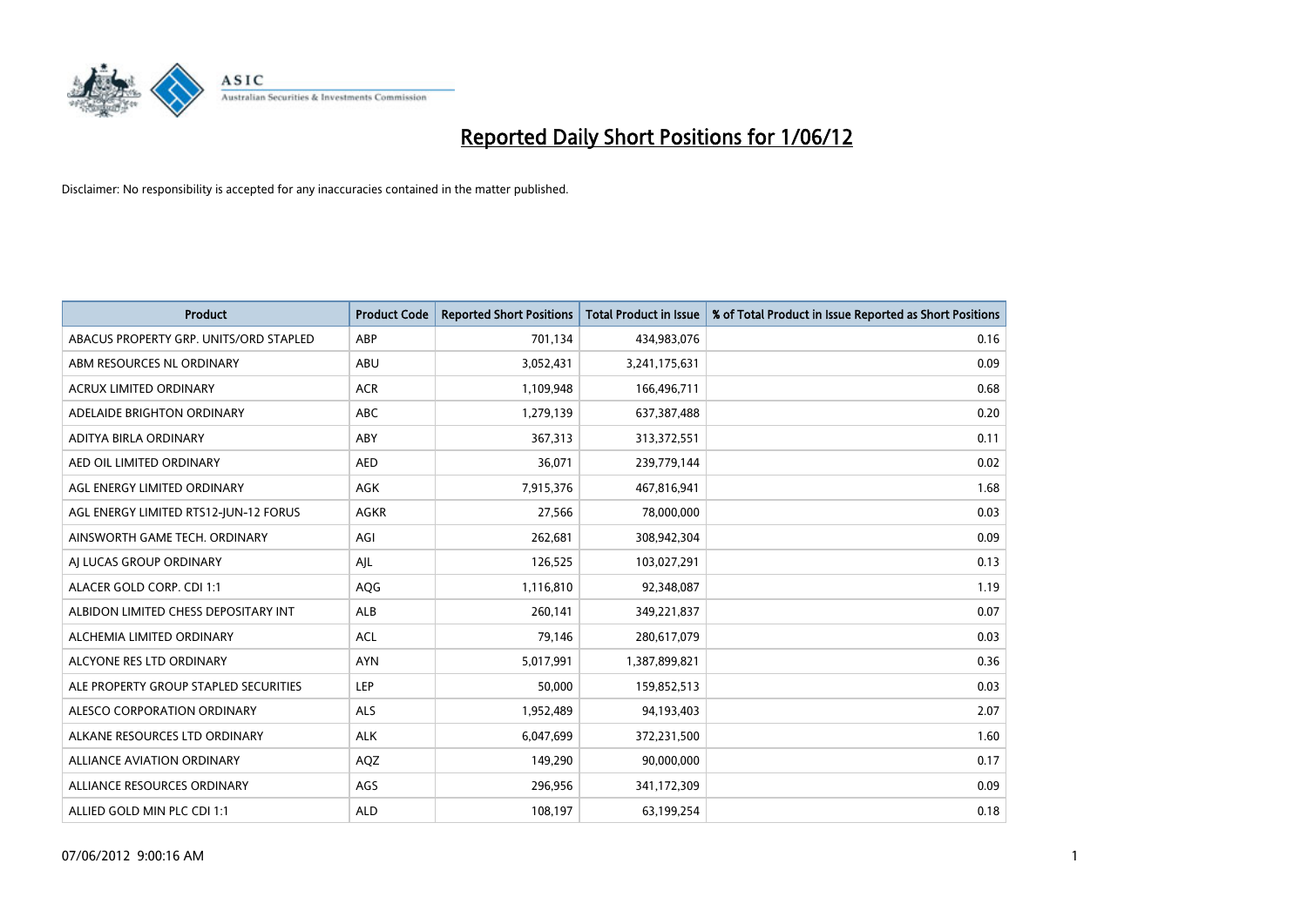

| <b>Product</b>                          | <b>Product Code</b> | <b>Reported Short Positions</b> | <b>Total Product in Issue</b> | % of Total Product in Issue Reported as Short Positions |
|-----------------------------------------|---------------------|---------------------------------|-------------------------------|---------------------------------------------------------|
| ALLIED HEALTH LTD ORDINARY              | AHZ                 | 109,920                         | 799,546,843                   | 0.01                                                    |
| ALTONA MINING LTD ORDINARY              | <b>AOH</b>          | 593,823                         | 522,091,038                   | 0.11                                                    |
| ALUMINA LIMITED ORDINARY                | <b>AWC</b>          | 98,188,254                      | 2,440,196,187                 | 4.02                                                    |
| AMALGAMATED HOLDINGS ORDINARY           | <b>AHD</b>          | 2,302                           | 157,613,022                   | 0.00                                                    |
| AMCOM TELECOMM, ORDINARY                | AMM                 | 5,645                           | 241,491,904                   | 0.00                                                    |
| AMCOR LIMITED ORDINARY                  | AMC                 | 3,573,441                       | 1,206,684,923                 | 0.26                                                    |
| AMP LIMITED ORDINARY                    | AMP                 | 5,042,063                       | 2,894,931,180                 | 0.16                                                    |
| AMPELLA MINING ORDINARY                 | AMX                 | 3,540,495                       | 240,600,493                   | 1.45                                                    |
| ANSELL LIMITED ORDINARY                 | <b>ANN</b>          | 2,799,561                       | 130,656,668                   | 2.14                                                    |
| ANTARES ENERGY LTD ORDINARY             | AZZ                 | 366,045                         | 260,000,000                   | 0.14                                                    |
| ANZ BANKING GRP LTD ORDINARY            | ANZ                 | 14,425,583                      | 2,679,587,116                 | 0.51                                                    |
| APA GROUP STAPLED SECURITIES            | APA                 | 8,340,610                       | 644,485,583                   | 1.29                                                    |
| APN NEWS & MEDIA ORDINARY               | <b>APN</b>          | 22,178,306                      | 649,010,756                   | 3.43                                                    |
| AQUARIUS PLATINUM. ORDINARY             | <b>AOP</b>          | 11,642,689                      | 470,312,578                   | 2.45                                                    |
| AQUILA RESOURCES ORDINARY               | <b>AQA</b>          | 5,552,736                       | 411,804,442                   | 1.32                                                    |
| ARAFURA RESOURCE LTD ORDINARY           | ARU                 | 7,580,778                       | 396,004,144                   | 1.90                                                    |
| ARB CORPORATION ORDINARY                | ARP                 | 56,443                          | 72,481,302                    | 0.08                                                    |
| ARDENT LEISURE GROUP STAPLED SECURITIES | AAD                 | 294,391                         | 334,209,401                   | 0.10                                                    |
| ARISTOCRAT LEISURE ORDINARY             | ALL                 | 18,710,105                      | 550,502,889                   | 3.42                                                    |
| ASCIANO LIMITED ORDINARY                | <b>AIO</b>          | 3,399,953                       | 975,385,664                   | 0.35                                                    |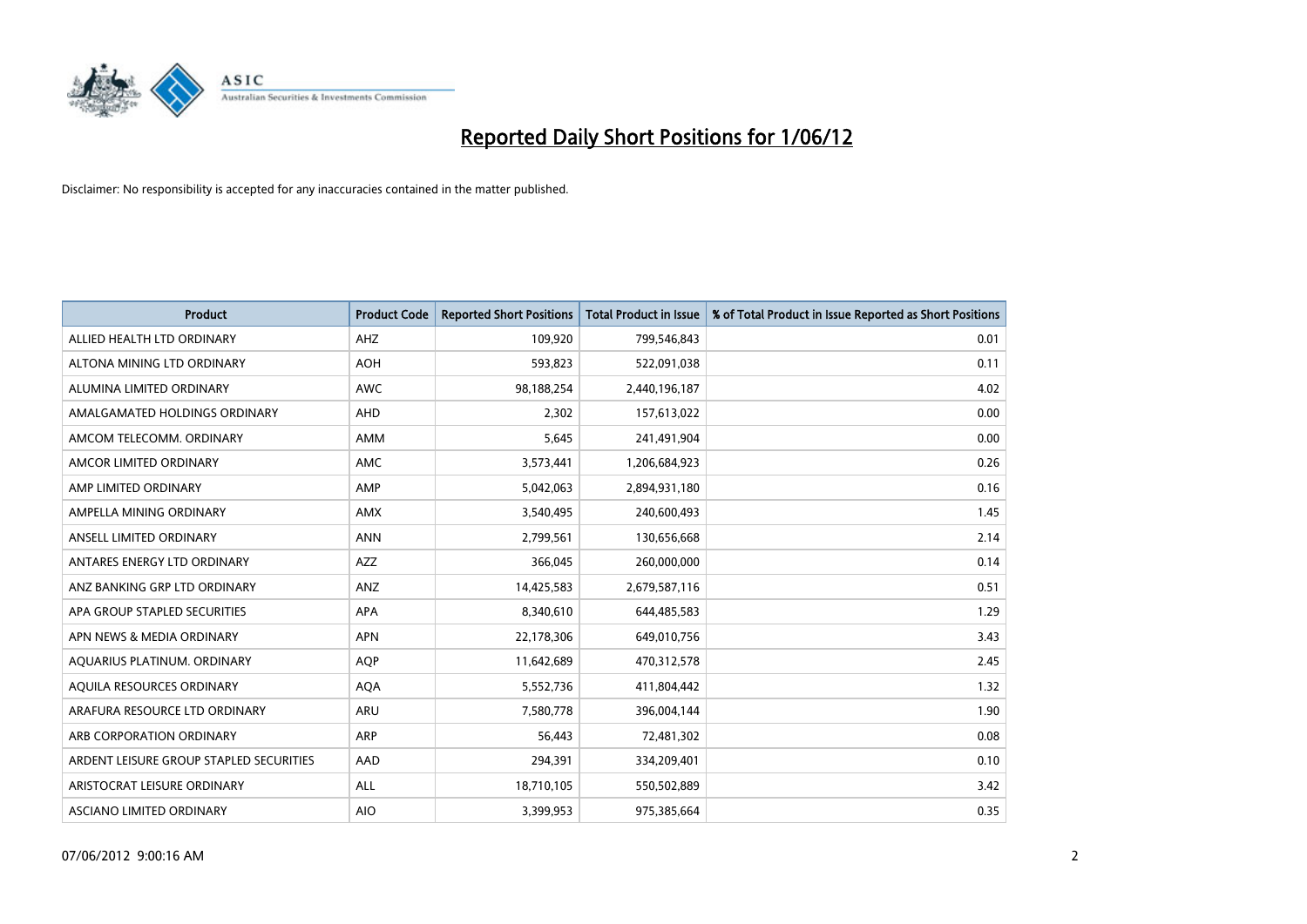

| <b>Product</b>                          | <b>Product Code</b> | <b>Reported Short Positions</b> | <b>Total Product in Issue</b> | % of Total Product in Issue Reported as Short Positions |
|-----------------------------------------|---------------------|---------------------------------|-------------------------------|---------------------------------------------------------|
| ASG GROUP LIMITED ORDINARY              | <b>ASZ</b>          | 228,313                         | 172,142,079                   | 0.13                                                    |
| ASPEN GROUP ORD/UNITS STAPLED           | APZ                 | 247,368                         | 600,507,326                   | 0.04                                                    |
| ASPIRE MINING LTD ORDINARY              | <b>AKM</b>          | 944,355                         | 620,594,556                   | 0.15                                                    |
| ASTRO JAP PROP GROUP STAPLED SECURITIES | AJA                 | 49,465                          | 58,445,002                    | 0.08                                                    |
| ASX LIMITED ORDINARY                    | ASX                 | 3,813,382                       | 175,136,729                   | 2.17                                                    |
| ATLAS IRON LIMITED ORDINARY             | <b>AGO</b>          | 11,386,888                      | 904,580,993                   | 1.25                                                    |
| AUCKLAND INTERNATION ORDINARY           | AIA                 | 50,000                          | 1,322,564,489                 | 0.00                                                    |
| AURORA OIL & GAS ORDINARY               | AUT                 | 7,083,060                       | 427,458,159                   | 1.62                                                    |
| AUSDRILL LIMITED ORDINARY               | <b>ASL</b>          | 380,236                         | 304,397,289                   | 0.13                                                    |
| AUSENCO LIMITED ORDINARY                | AAX                 | 385,148                         | 123,872,665                   | 0.30                                                    |
| AUSTAL LIMITED ORDINARY                 | ASB                 | 291,605                         | 188,193,007                   | 0.15                                                    |
| AUSTIN ENGINEERING ORDINARY             | ANG                 | 20,249                          | 72,314,403                    | 0.02                                                    |
| AUSTRALAND PROPERTY STAPLED SECURITY    | <b>ALZ</b>          | 122,954                         | 576,846,597                   | 0.02                                                    |
| AUSTRALIAN AGRICULT, ORDINARY           | AAC                 | 374,352                         | 312,905,085                   | 0.10                                                    |
| AUSTRALIAN INFRASTR, UNITS/ORDINARY     | <b>AIX</b>          | 11,845,471                      | 620,733,944                   | 1.92                                                    |
| AUSTRALIAN PHARM. ORDINARY              | API                 | 253,189                         | 488,115,883                   | 0.06                                                    |
| AUTOMOTIVE HOLDINGS ORDINARY            | AHE                 | 9,437                           | 260,579,682                   | 0.00                                                    |
| AVJENNINGS LIMITED ORDINARY             | <b>AVJ</b>          | 575,001                         | 274,588,694                   | 0.21                                                    |
| AWE LIMITED ORDINARY                    | <b>AWE</b>          | 2,988,101                       | 521,871,941                   | 0.57                                                    |
| AZIMUTH RES LTD ORDINARY                | <b>AZH</b>          | 777,590                         | 401,368,304                   | 0.19                                                    |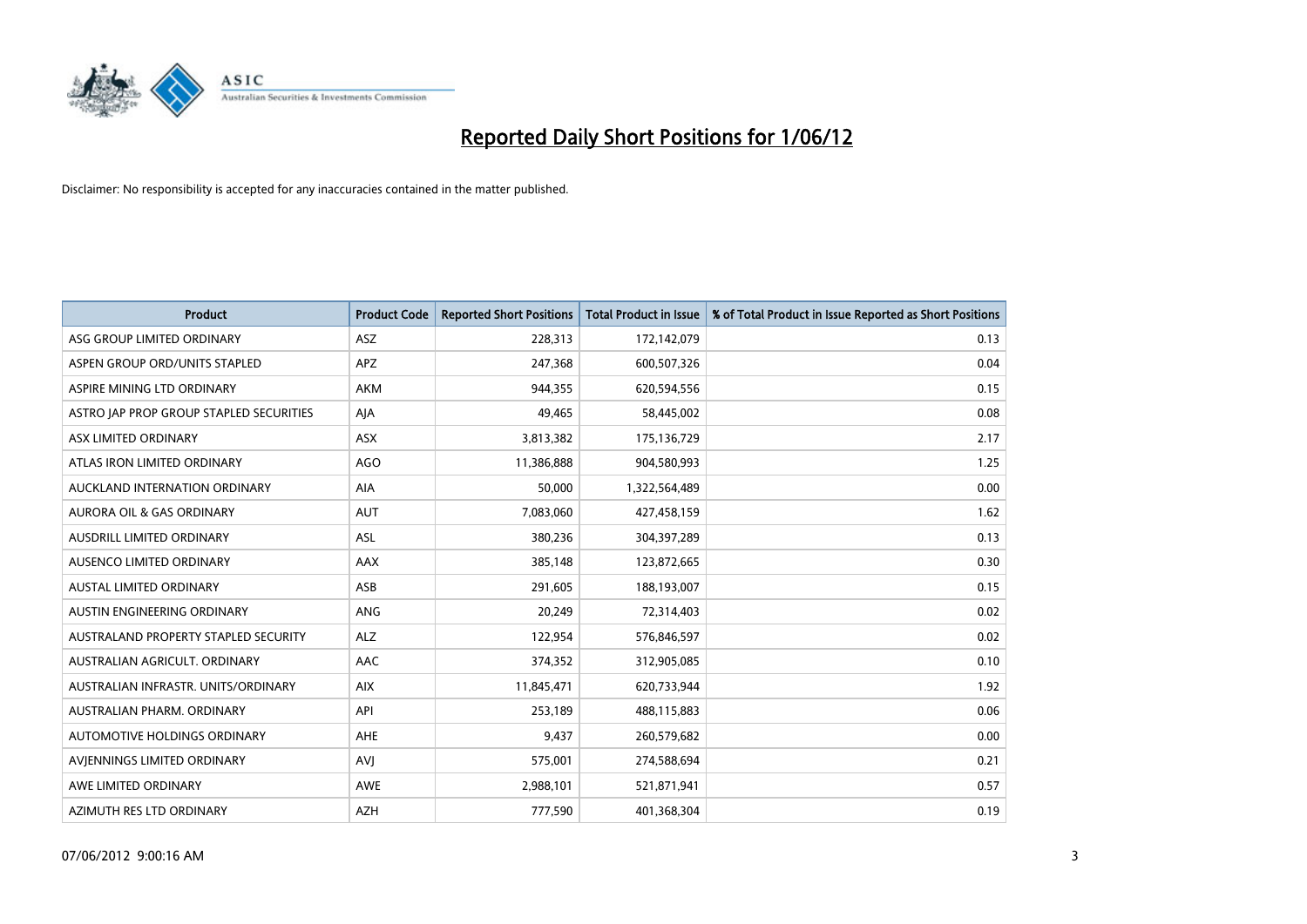

| <b>Product</b>                       | <b>Product Code</b> | <b>Reported Short Positions</b> | <b>Total Product in Issue</b> | % of Total Product in Issue Reported as Short Positions |
|--------------------------------------|---------------------|---------------------------------|-------------------------------|---------------------------------------------------------|
| AZUMAH RESOURCES ORDINARY            | <b>AZM</b>          | 743,919                         | 333,614,096                   | 0.22                                                    |
| BANDANNA ENERGY ORDINARY             | <b>BND</b>          | 3,465,016                       | 528,481,199                   | 0.64                                                    |
| BANK OF QUEENSLAND. ORDINARY         | <b>BOQ</b>          | 9,763,136                       | 304,034,664                   | 3.22                                                    |
| <b>BASE RES LIMITED ORDINARY</b>     | <b>BSE</b>          | 764,626                         | 460,440,029                   | 0.17                                                    |
| <b>BATHURST RESOURCES ORDINARY</b>   | <b>BTU</b>          | 34,555,968                      | 695,747,997                   | 4.97                                                    |
| <b>BC IRON LIMITED ORDINARY</b>      | <b>BCI</b>          | 338,147                         | 103,861,000                   | 0.33                                                    |
| <b>BEACH ENERGY LIMITED ORDINARY</b> | <b>BPT</b>          | 22,982,570                      | 1,255,464,157                 | 1.83                                                    |
| BEADELL RESOURCE LTD ORDINARY        | <b>BDR</b>          | 8,245,759                       | 716,004,752                   | 1.13                                                    |
| BENDIGO AND ADELAIDE ORDINARY        | <b>BEN</b>          | 5,128,416                       | 396,604,957                   | 1.30                                                    |
| BERKELEY RESOURCES ORDINARY          | <b>BKY</b>          | 896,797                         | 179,298,273                   | 0.51                                                    |
| BETASHARES ASX RES ETF UNITS         | <b>ORE</b>          | 86,932                          | 4,220,217                     | 2.06                                                    |
| BHP BILLITON LIMITED ORDINARY        | <b>BHP</b>          | 16,401,043                      | 3,211,691,105                 | 0.50                                                    |
| <b>BILLABONG ORDINARY</b>            | <b>BBG</b>          | 24,156,595                      | 257,888,239                   | 9.36                                                    |
| <b>BIOTA HOLDINGS ORDINARY</b>       | <b>BTA</b>          | 1,530,069                       | 182,350,316                   | 0.83                                                    |
| <b>BLACKTHORN RESOURCES ORDINARY</b> | <b>BTR</b>          | 28,270                          | 127,818,000                   | 0.02                                                    |
| BLUESCOPE STEEL LTD ORDINARY         | <b>BSL</b>          | 44,353,146                      | 3,349,185,247                 | 1.30                                                    |
| <b>BOART LONGYEAR ORDINARY</b>       | <b>BLY</b>          | 4,821,942                       | 461,163,412                   | 1.03                                                    |
| <b>BOOM LOGISTICS ORDINARY</b>       | <b>BOL</b>          | 626                             | 468,663,585                   | 0.00                                                    |
| <b>BORAL LIMITED, ORDINARY</b>       | <b>BLD</b>          | 40,018,723                      | 758,572,140                   | 5.25                                                    |
| <b>BRADKEN LIMITED ORDINARY</b>      | <b>BKN</b>          | 6,306,239                       | 168,629,376                   | 3.75                                                    |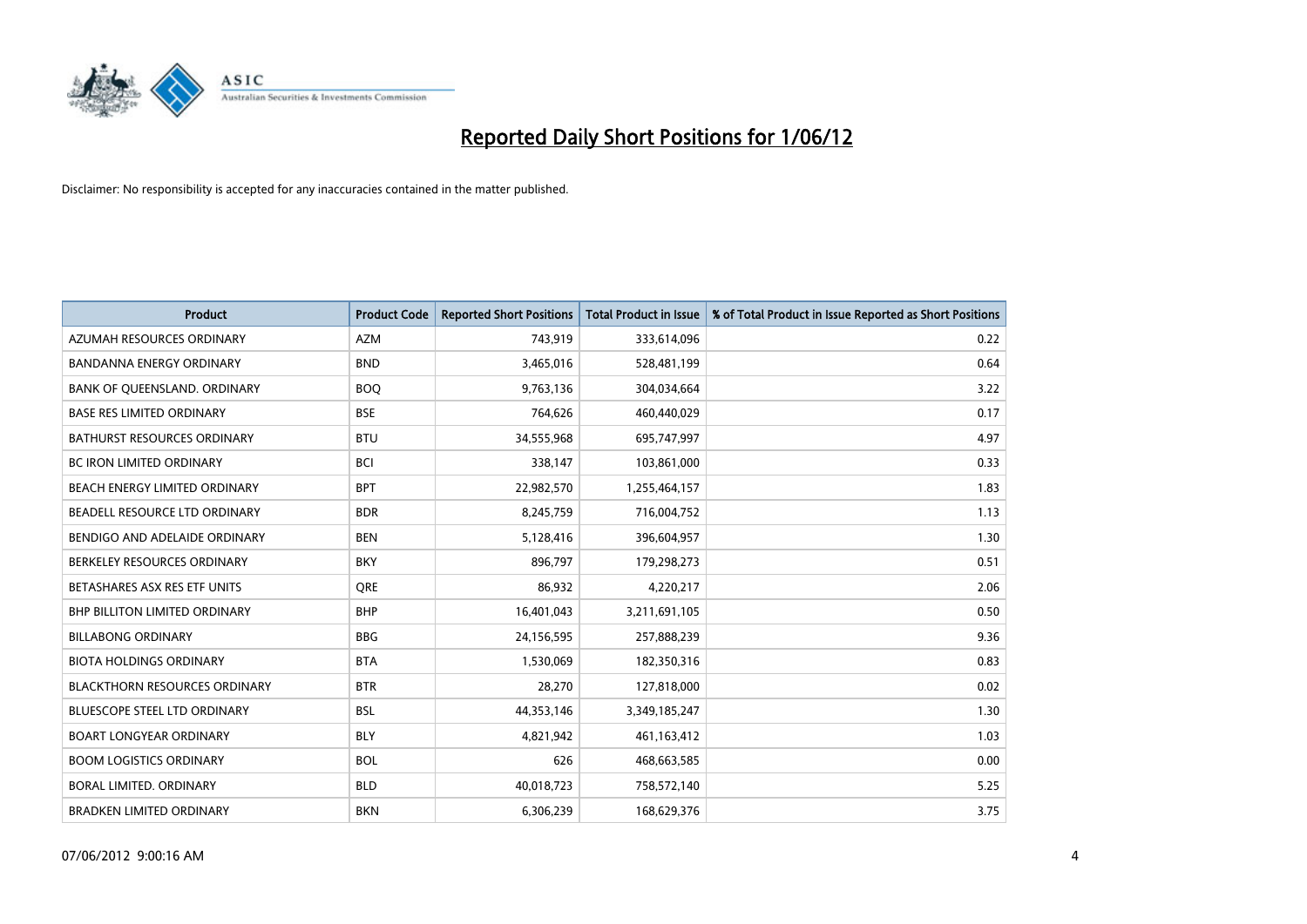

| <b>Product</b>                           | <b>Product Code</b> | <b>Reported Short Positions</b> | <b>Total Product in Issue</b> | % of Total Product in Issue Reported as Short Positions |
|------------------------------------------|---------------------|---------------------------------|-------------------------------|---------------------------------------------------------|
| <b>BRAMBLES LIMITED ORDINARY</b>         | <b>BXB</b>          | 7,144,840                       | 1,480,975,746                 | 0.45                                                    |
| <b>BREVILLE GROUP LTD ORDINARY</b>       | <b>BRG</b>          | 46.873                          | 130,095,322                   | 0.03                                                    |
| <b>BRICKWORKS LIMITED ORDINARY</b>       | <b>BKW</b>          | 25,608                          | 147,567,333                   | 0.02                                                    |
| <b>BROCKMAN RESOURCES ORDINARY</b>       | <b>BRM</b>          | 2,809                           | 145,053,151                   | 0.00                                                    |
| BT INVESTMENT MNGMNT ORDINARY            | <b>BTT</b>          | 1,250                           | 267,906,977                   | 0.00                                                    |
| <b>BURU ENERGY ORDINARY</b>              | <b>BRU</b>          | 10,703,335                      | 234,340,477                   | 4.57                                                    |
| <b>BWP TRUST ORDINARY UNITS</b>          | <b>BWP</b>          | 466,260                         | 525,255,093                   | 0.08                                                    |
| <b>CABCHARGE AUSTRALIA ORDINARY</b>      | CAB                 | 540,549                         | 120,437,014                   | 0.45                                                    |
| CALTEX AUSTRALIA ORDINARY                | <b>CTX</b>          | 8,144,004                       | 270,000,000                   | 3.02                                                    |
| <b>CAMPBELL BROTHERS ORDINARY</b>        | <b>CPB</b>          | 1,276,933                       | 67,503,411                    | 1.89                                                    |
| CAPE LAMBERT RES LTD ORDINARY            | <b>CFE</b>          | 376,761                         | 689,108,792                   | 0.05                                                    |
| CARABELLA RES LTD ORDINARY               | <b>CLR</b>          | 259,091                         | 133,642,797                   | 0.21                                                    |
| <b>CARBON ENERGY ORDINARY</b>            | <b>CNX</b>          | 77.039                          | 772,586,709                   | 0.01                                                    |
| <b>CARDNO LIMITED ORDINARY</b>           | CDD                 | 198,421                         | 138,103,523                   | 0.15                                                    |
| CARNARVON PETROLEUM ORDINARY             | <b>CVN</b>          | 99,527                          | 694,644,634                   | 0.02                                                    |
| CARSALES.COM LTD ORDINARY                | <b>CRZ</b>          | 28,266,350                      | 233,689,223                   | 12.10                                                   |
| <b>CASH CONVERTERS ORDINARY</b>          | CCV                 | 41,599                          | 379,761,025                   | 0.01                                                    |
| CENTRO RETAIL AUST ORD/UNIT STAPLED SEC  | <b>CRF</b>          | 33,030,215                      | 1,340,723,189                 | 2.45                                                    |
| <b>CERAMIC FUEL CELLS ORDINARY</b>       | <b>CFU</b>          | 146,659                         | 1,366,298,863                 | 0.01                                                    |
| CFS RETAIL PROPERTY STAPLED SEC. DEF SET | <b>CFXDA</b>        | 41,717,532                      | 2,835,288,808                 | 1.47                                                    |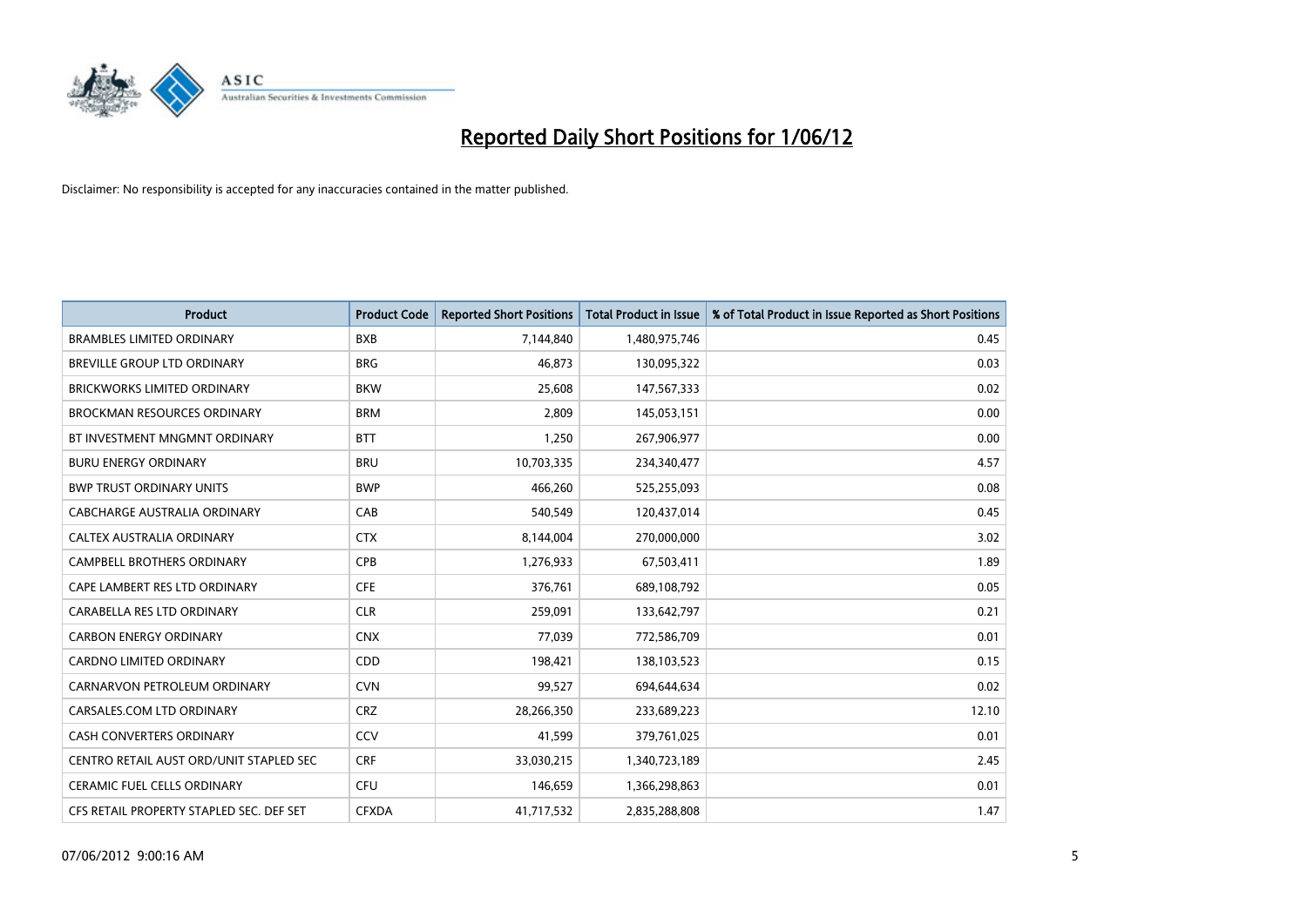

| <b>Product</b>                           | <b>Product Code</b> | <b>Reported Short Positions</b> | <b>Total Product in Issue</b> | % of Total Product in Issue Reported as Short Positions |
|------------------------------------------|---------------------|---------------------------------|-------------------------------|---------------------------------------------------------|
| CGA MINING LIMITED ORDINARY              | CGX                 | 184,297                         | 337,725,726                   | 0.06                                                    |
| CHALLENGER DIV.PRO. STAPLED UNITS        | CDI                 | 112,112                         | 872,296,035                   | 0.01                                                    |
| <b>CHALLENGER INFRAST, STAPLED UNITS</b> | <b>CIF</b>          | 444,327                         | 316,223,785                   | 0.15                                                    |
| CHALLENGER LIMITED ORDINARY              | <b>CGF</b>          | 7,045,292                       | 546, 347, 707                 | 1.28                                                    |
| CHARTER HALL GROUP STAPLED US PROHIBIT.  | <b>CHC</b>          | 153,139                         | 296,846,225                   | 0.04                                                    |
| <b>CHARTER HALL RETAIL UNITS</b>         | CQR                 | 858,184                         | 299,628,571                   | 0.28                                                    |
| <b>CHORUS LIMITED ORDINARY</b>           | <b>CNU</b>          | 1,078,129                       | 385,082,123                   | 0.28                                                    |
| CITIGOLD CORP LTD ORDINARY               | <b>CTO</b>          | 1,355,317                       | 1,105,078,301                 | 0.12                                                    |
| <b>CLOUGH LIMITED ORDINARY</b>           | <b>CLO</b>          | 137,597                         | 773,490,454                   | 0.01                                                    |
| CNPR GRP UNITS/ORD STAPLED               | <b>CNP</b>          | 2,537                           | 972,414,514                   | 0.00                                                    |
| COAL OF AFRICA LTD ORDINARY              | <b>CZA</b>          | 13,509                          | 662,484,573                   | 0.00                                                    |
| <b>COALSPUR MINES LTD ORDINARY</b>       | <b>CPL</b>          | 12,600,918                      | 620,729,899                   | 2.01                                                    |
| COBAR CONSOLIDATED ORDINARY              | CCU                 | 245,606                         | 210,101,187                   | 0.11                                                    |
| COCA-COLA AMATIL ORDINARY                | <b>CCL</b>          | 10,831,089                      | 761,319,007                   | 1.39                                                    |
| <b>COCHLEAR LIMITED ORDINARY</b>         | <b>COH</b>          | 6,561,927                       | 56,929,432                    | 11.49                                                   |
| <b>COCKATOO COAL ORDINARY</b>            | <b>COK</b>          | 15,772,670                      | 1,016,746,908                 | 1.56                                                    |
| <b>COFFEY INTERNATIONAL ORDINARY</b>     | <b>COF</b>          | 248,915                         | 255,833,165                   | 0.10                                                    |
| <b>COKAL LTD ORDINARY</b>                | <b>CKA</b>          | 59,385                          | 411,046,892                   | 0.01                                                    |
| <b>COLLINS FOODS LTD ORDINARY</b>        | <b>CKF</b>          | 55,919                          | 93,000,003                    | 0.06                                                    |
| COMMONWEALTH BANK, ORDINARY              | <b>CBA</b>          | 30,355,335                      | 1,592,154,780                 | 1.87                                                    |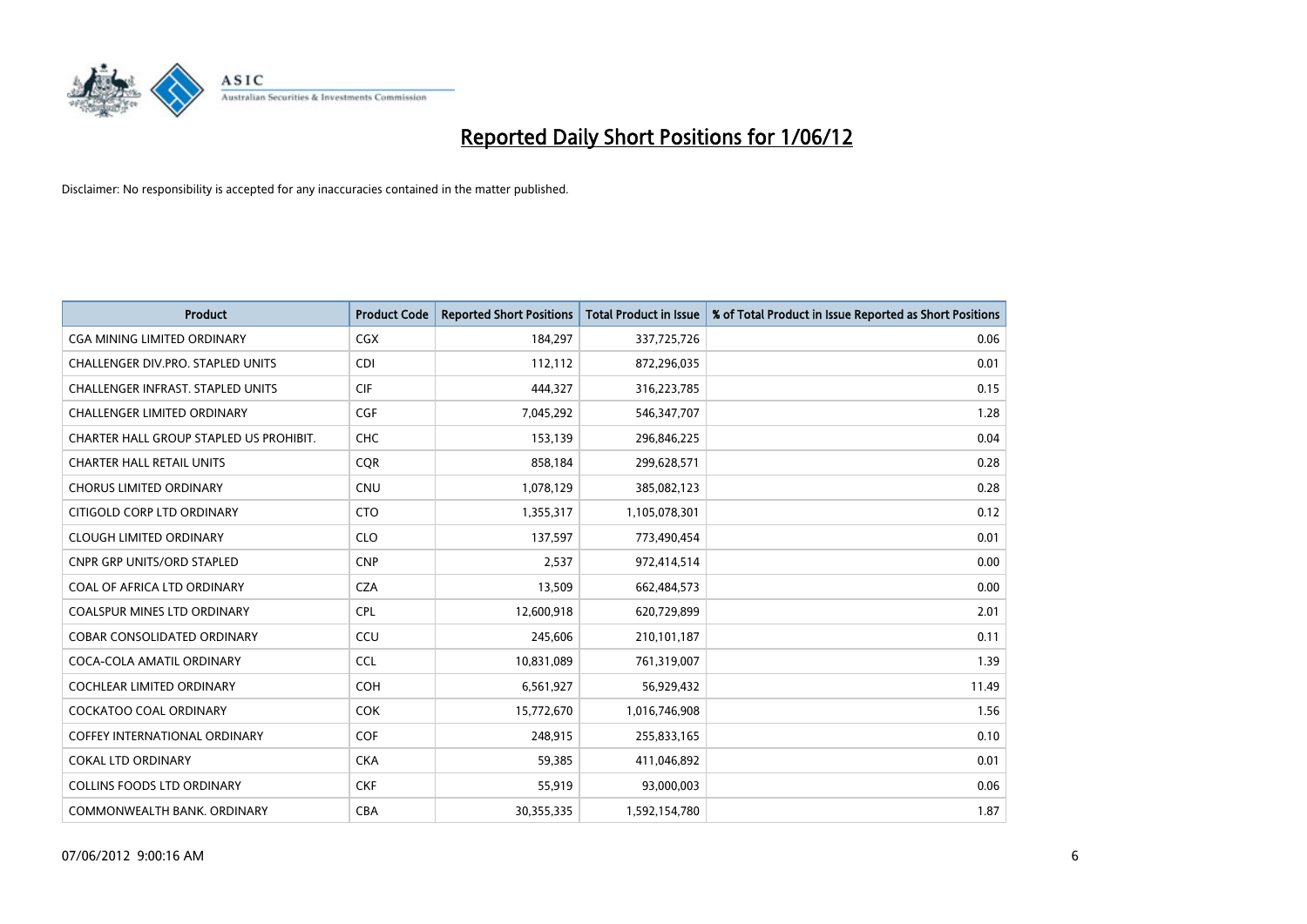

| <b>Product</b>                          | <b>Product Code</b> | <b>Reported Short Positions</b> | <b>Total Product in Issue</b> | % of Total Product in Issue Reported as Short Positions |
|-----------------------------------------|---------------------|---------------------------------|-------------------------------|---------------------------------------------------------|
| <b>COMMONWEALTH PROP ORDINARY UNITS</b> | <b>CPA</b>          | 23,827,348                      | 2,347,003,413                 | 1.03                                                    |
| <b>COMPASS RESOURCES ORDINARY</b>       | <b>CMR</b>          | 7,472                           | 1,403,744,100                 | 0.00                                                    |
| <b>COMPUTERSHARE LTD ORDINARY</b>       | <b>CPU</b>          | 5,965,952                       | 555,664,059                   | 1.05                                                    |
| CONSOLIDATED MEDIA. ORDINARY            | <b>CMI</b>          | 1,476,634                       | 561,834,996                   | 0.26                                                    |
| CONTINENTAL COAL LTD ORDINARY           | CCC                 | 549,533                         | 430,742,398                   | 0.12                                                    |
| <b>COOPER ENERGY LTD ORDINARY</b>       | <b>COE</b>          | 532,680                         | 292,791,528                   | 0.18                                                    |
| <b>CREDIT CORP GROUP ORDINARY</b>       | <b>CCP</b>          | 40,542                          | 45,571,114                    | 0.09                                                    |
| <b>CROMWELL PROP STAPLED SECURITIES</b> | <b>CMW</b>          | 4,029                           | 1,169,688,943                 | 0.00                                                    |
| <b>CROWN LIMITED ORDINARY</b>           | <b>CWN</b>          | 4,988,548                       | 728,394,185                   | 0.70                                                    |
| <b>CSG LIMITED ORDINARY</b>             | CSV                 | 811,112                         | 282,567,499                   | 0.27                                                    |
| <b>CSL LIMITED ORDINARY</b>             | <b>CSL</b>          | 5,601,532                       | 511,681,618                   | 1.09                                                    |
| <b>CSR LIMITED ORDINARY</b>             | <b>CSR</b>          | 38,836,072                      | 506,000,315                   | 7.69                                                    |
| <b>CUDECO LIMITED ORDINARY</b>          | CDU                 | 3,918,483                       | 190,159,476                   | 2.06                                                    |
| <b>CUE ENERGY RESOURCE ORDINARY</b>     | <b>CUE</b>          | 3,107,738                       | 698,119,720                   | 0.44                                                    |
| DART ENERGY LTD ORDINARY                | <b>DTE</b>          | 29,390,093                      | 768,645,654                   | 3.82                                                    |
| DAVID JONES LIMITED ORDINARY            | <b>DJS</b>          | 58,252,789                      | 528,655,600                   | 10.98                                                   |
| <b>DECMIL GROUP LIMITED ORDINARY</b>    | <b>DCG</b>          | 521,352                         | 166,492,757                   | 0.30                                                    |
| DEEP YELLOW LIMITED ORDINARY            | <b>DYL</b>          | 375                             | 1,128,736,403                 | 0.00                                                    |
| DEXUS PROPERTY GROUP STAPLED UNITS      | <b>DXS</b>          | 18,575,277                      | 4,839,024,176                 | 0.37                                                    |
| DISCOVERY METALS LTD ORDINARY           | <b>DML</b>          | 10,823,802                      | 442,128,231                   | 2.43                                                    |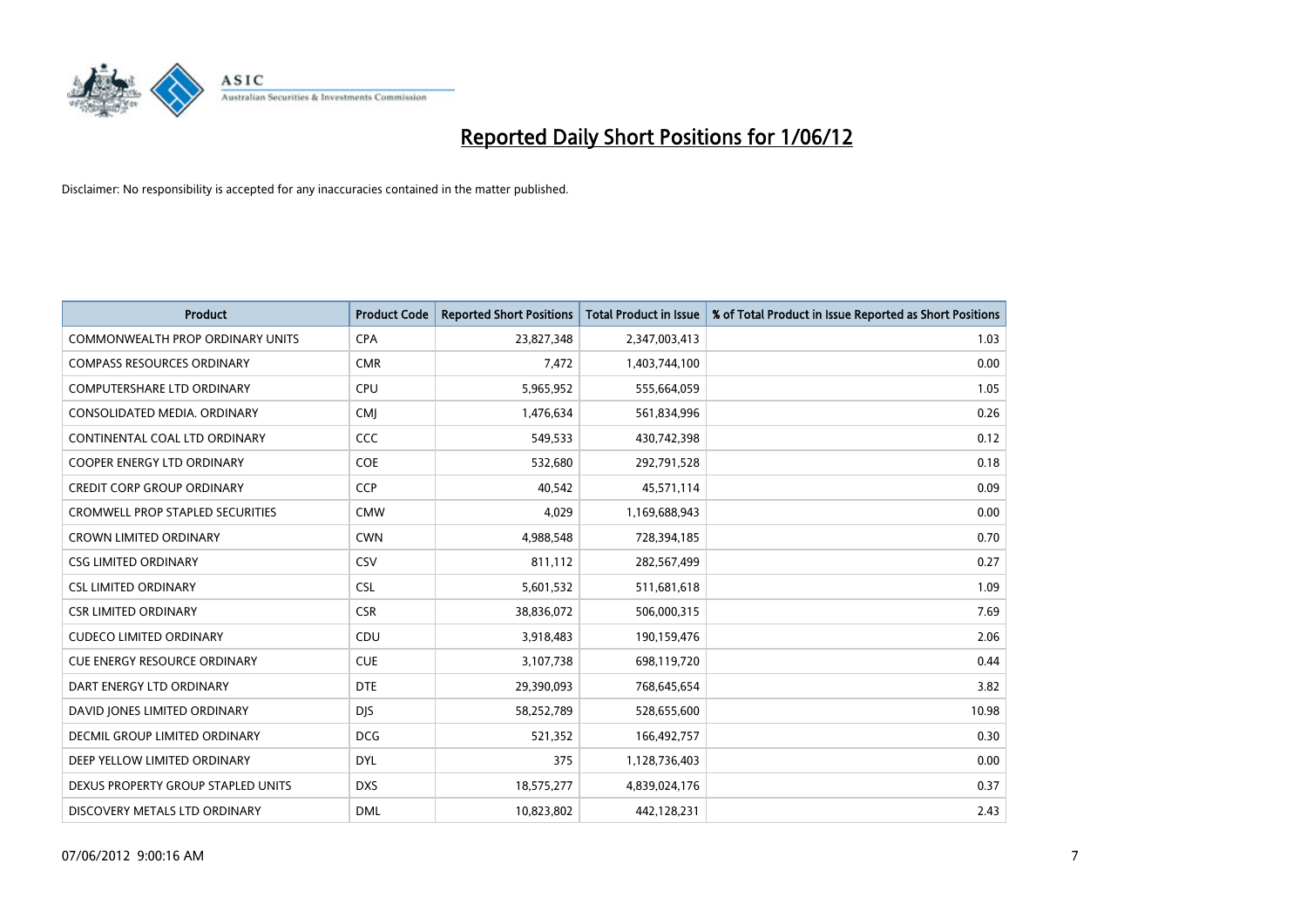

| <b>Product</b>                       | <b>Product Code</b> | <b>Reported Short Positions</b> | <b>Total Product in Issue</b> | % of Total Product in Issue Reported as Short Positions |
|--------------------------------------|---------------------|---------------------------------|-------------------------------|---------------------------------------------------------|
| DOMINO PIZZA ENTERPR ORDINARY        | <b>DMP</b>          | 808.453                         | 69,899,674                    | 1.15                                                    |
| DORAY MINERALS LTD ORDINARY          | <b>DRM</b>          | 22,846                          | 81,162,275                    | 0.03                                                    |
| DOWNER EDI LIMITED ORDINARY          | <b>DOW</b>          | 6,748,931                       | 429,100,296                   | 1.56                                                    |
| DRILLSEARCH ENERGY ORDINARY          | <b>DLS</b>          | 5,099,802                       | 337,449,196                   | 1.52                                                    |
| DUET GROUP STAPLED US PROHIBIT.      | <b>DUE</b>          | 6,193,213                       | 1,109,831,386                 | 0.56                                                    |
| DULUXGROUP LIMITED ORDINARY          | <b>DLX</b>          | 9,734,210                       | 367,456,259                   | 2.65                                                    |
| ECHO ENTERTAINMENT ORDINARY          | <b>EGP</b>          | 54,871,214                      | 688,019,737                   | 7.99                                                    |
| <b>ELDERS LIMITED ORDINARY</b>       | <b>ELD</b>          | 23,606,089                      | 448,598,480                   | 5.26                                                    |
| ELDORADO GOLD CORP CDI 1:1           | EAU                 | 32,978                          | 7,221,936                     | 0.47                                                    |
| ELEMENTAL MINERALS ORDINARY          | <b>ELM</b>          | 498,175                         | 243,614,280                   | 0.20                                                    |
| ELEMENTOS LIMITED ORDINARY           | ELT                 | 16                              | 82,383,526                    | 0.00                                                    |
| <b>EMECO HOLDINGS ORDINARY</b>       | <b>EHL</b>          | 4,388,820                       | 631,237,586                   | 0.71                                                    |
| <b>EMPIRE ENERGY LTD ORDINARY</b>    | <b>EEG</b>          | 728,461                         | 291,530,350                   | 0.25                                                    |
| <b>ENDEAVOUR MIN CORP CDI 1:1</b>    | <b>EVR</b>          | 34,082                          | 117,139,706                   | 0.02                                                    |
| <b>ENERGY RESOURCES ORDINARY 'A'</b> | <b>ERA</b>          | 11,384,758                      | 517,725,062                   | 2.21                                                    |
| <b>ENERGY WORLD CORPOR. ORDINARY</b> | <b>EWC</b>          | 27,337,303                      | 1,734,166,672                 | 1.58                                                    |
| ENVESTRA LIMITED ORDINARY            | <b>ENV</b>          | 15,664,727                      | 1,572,392,111                 | 0.97                                                    |
| EQUATORIAL RES LTD ORDINARY          | EQX                 | 162,571                         | 117,235,353                   | 0.14                                                    |
| <b>EUROZ LIMITED ORDINARY</b>        | EZL                 | 26,690                          | 143,676,898                   | 0.02                                                    |
| EVOLUTION MINING LTD ORDINARY        | <b>EVN</b>          | 2,386,600                       | 707,105,713                   | 0.32                                                    |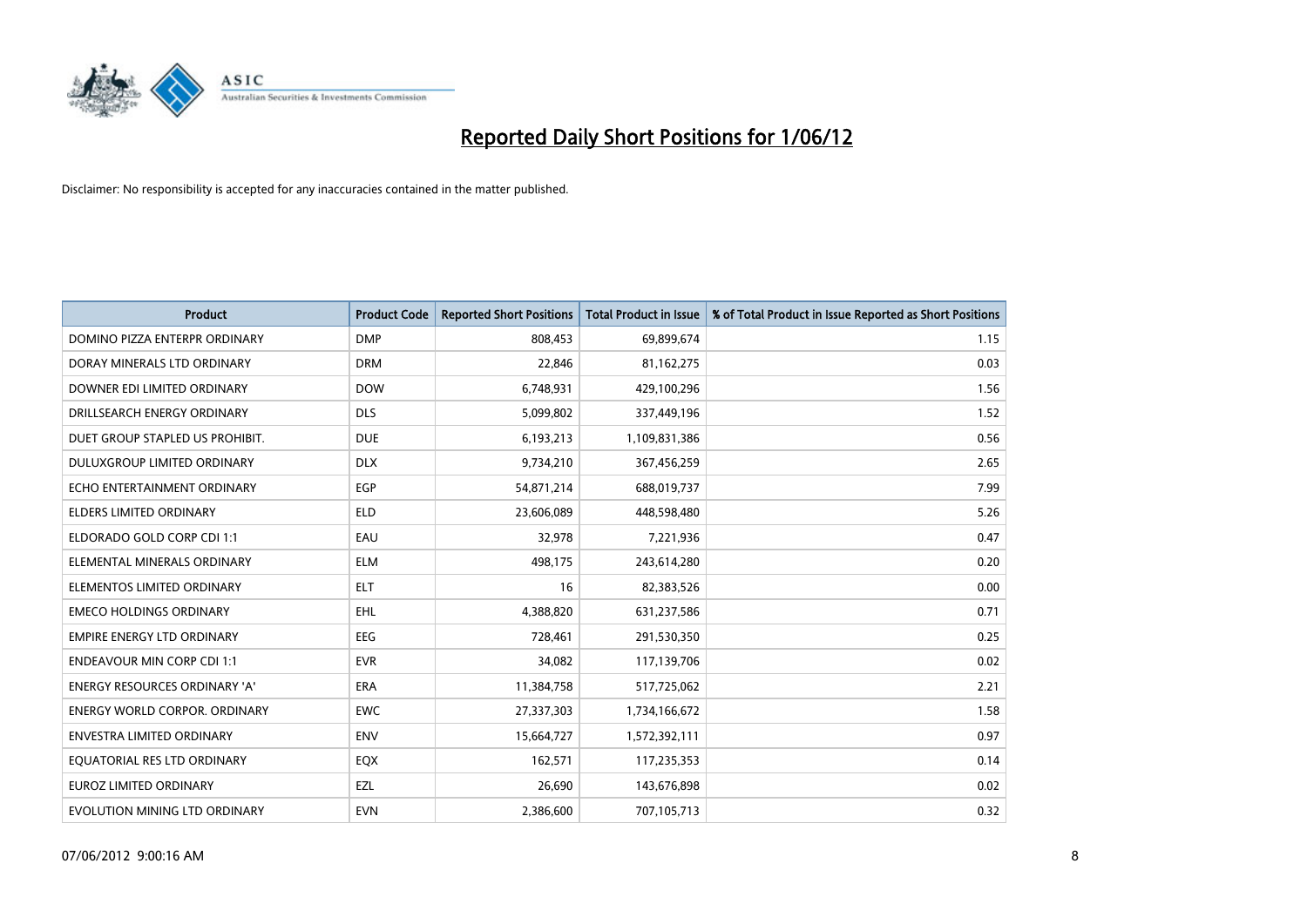

| <b>Product</b>                               | <b>Product Code</b> | <b>Reported Short Positions</b> | <b>Total Product in Issue</b> | % of Total Product in Issue Reported as Short Positions |
|----------------------------------------------|---------------------|---------------------------------|-------------------------------|---------------------------------------------------------|
| <b>EXCO RESOURCES LTD ORDINARY</b>           | <b>EXS</b>          | 50,060                          | 356,044,187                   | 0.01                                                    |
| FAIRFAX MEDIA LTD ORDINARY                   | <b>FXI</b>          | 261,826,571                     | 2,351,955,725                 | 11.15                                                   |
| <b>FAR LTD ORDINARY</b>                      | <b>FAR</b>          | 22,194,079                      | 2,499,846,742                 | 0.89                                                    |
| FISHER & PAYKEL H. ORDINARY                  | <b>FPH</b>          | 7,000                           | 530,053,399                   | 0.00                                                    |
| <b>FKP PROPERTY GROUP STAPLED SECURITIES</b> | <b>FKP</b>          | 37,327,900                      | 1,211,033,858                 | 3.08                                                    |
| FLEETWOOD CORP ORDINARY                      | <b>FWD</b>          | 120,755                         | 59,217,793                    | 0.21                                                    |
| FLETCHER BUILDING ORDINARY                   | <b>FBU</b>          | 12,462,558                      | 682,866,936                   | 1.82                                                    |
| FLEXIGROUP LIMITED ORDINARY                  | <b>FXL</b>          | 128,539                         | 279,911,147                   | 0.03                                                    |
| <b>FLIGHT CENTRE ORDINARY</b>                | <b>FLT</b>          | 11,892,957                      | 100,031,742                   | 11.87                                                   |
| FLINDERS MINES LTD ORDINARY                  | <b>FMS</b>          | 367,064                         | 1,821,300,404                 | 0.03                                                    |
| FOCUS MINERALS LTD ORDINARY                  | <b>FML</b>          | 519,974                         | 4,320,773,701                 | 0.01                                                    |
| <b>FORGE GROUP LIMITED ORDINARY</b>          | <b>FGE</b>          | 357,991                         | 86,169,014                    | 0.40                                                    |
| FORTESCUE METALS GRP ORDINARY                | <b>FMG</b>          | 157, 142, 365                   | 3,113,798,659                 | 5.02                                                    |
| <b>G.U.D. HOLDINGS ORDINARY</b>              | GUD                 | 1,144,068                       | 70,803,455                    | 1.63                                                    |
| <b>GALAXY RESOURCES ORDINARY</b>             | <b>GXY</b>          | 6,741,287                       | 363,775,852                   | 1.85                                                    |
| <b>GEODYNAMICS LIMITED ORDINARY</b>          | GDY                 | 850                             | 406,452,608                   | 0.00                                                    |
| <b>GINDALBIE METALS LTD ORDINARY</b>         | GBG                 | 39,899,284                      | 1,247,487,454                 | 3.19                                                    |
| <b>GLOBAL CONSTRUCTION ORDINARY</b>          | GCS                 | 50,000                          | 116,464,741                   | 0.04                                                    |
| <b>GLOUCESTER COAL ORDINARY</b>              | GCL                 | 1,228,947                       | 202,905,967                   | 0.59                                                    |
| <b>GOLD ROAD RES LTD ORDINARY</b>            | GOR                 | 241,399                         | 389,975,665                   | 0.07                                                    |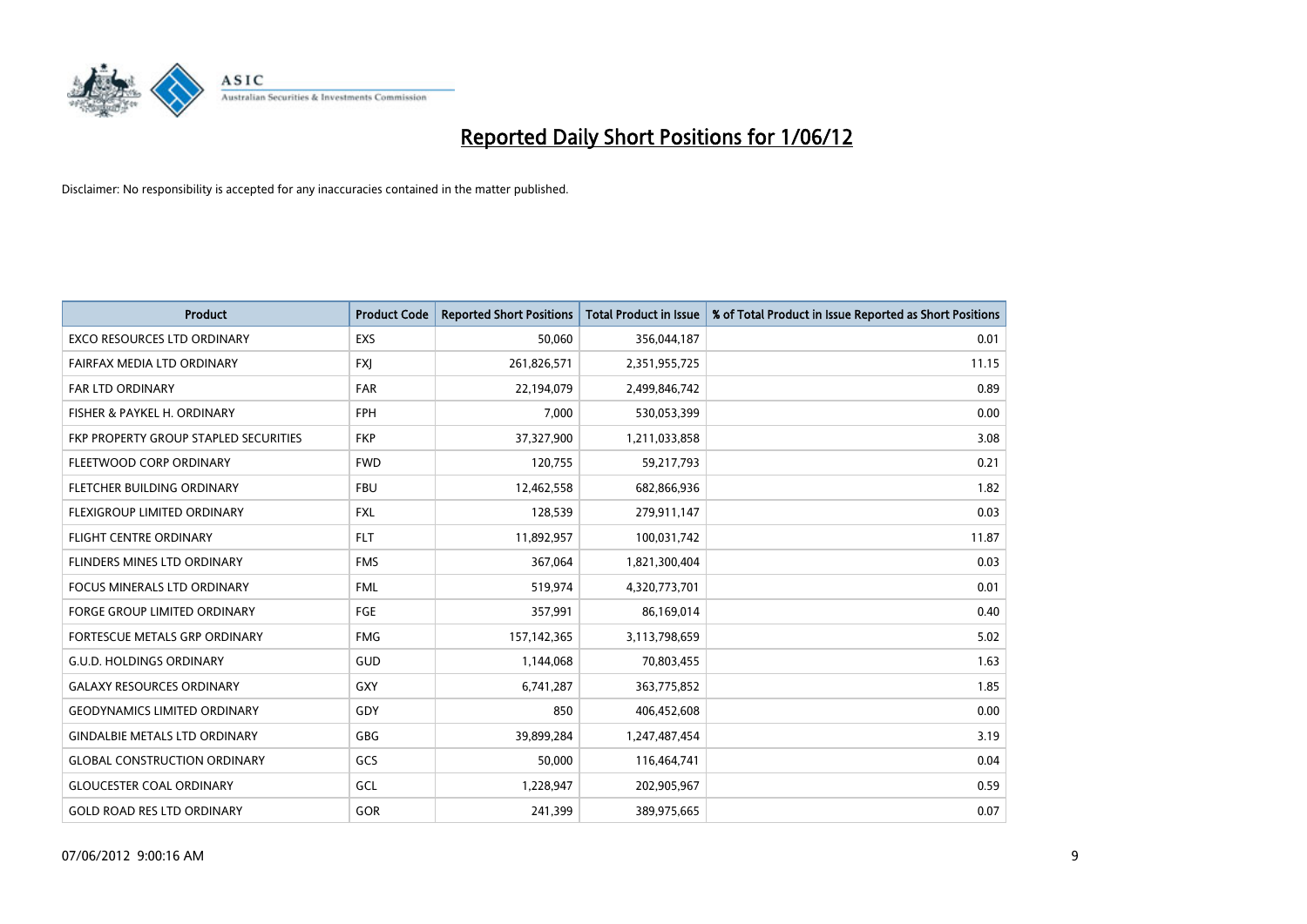

| <b>Product</b>                                   | <b>Product Code</b> | <b>Reported Short Positions</b> | <b>Total Product in Issue</b> | % of Total Product in Issue Reported as Short Positions |
|--------------------------------------------------|---------------------|---------------------------------|-------------------------------|---------------------------------------------------------|
| <b>GOODMAN FIELDER, ORDINARY</b>                 | <b>GFF</b>          | 35,225,670                      | 1,955,559,207                 | 1.79                                                    |
| <b>GOODMAN GROUP STAPLED US PROHIBIT.</b>        | <b>GMG</b>          | 13,696,131                      | 1,549,551,920                 | 0.87                                                    |
| <b>GPT GROUP STAPLED SEC.</b>                    | <b>GPT</b>          | 9,061,579                       | 1,787,243,710                 | 0.52                                                    |
| <b>GRAINCORP LIMITED A CLASS ORDINARY</b>        | <b>GNC</b>          | 813,432                         | 198,318,900                   | 0.41                                                    |
| <b>GRANGE RESOURCES, ORDINARY</b>                | <b>GRR</b>          | 1,720,999                       | 1,154,766,592                 | 0.14                                                    |
| <b>GREENLAND MIN EN LTD ORDINARY</b>             | GGG                 | 3,929,816                       | 416,390,488                   | 0.94                                                    |
| <b>GROWTHPOINT PROPERTY ORD/UNIT STAPLED SEC</b> | GOZ                 | 124,754                         | 291,904,374                   | 0.05                                                    |
| <b>GRYPHON MINERALS LTD ORDINARY</b>             | GRY                 | 9,775,946                       | 348,264,983                   | 2.83                                                    |
| <b>GUILDFORD COAL LTD ORDINARY</b>               | <b>GUF</b>          | 1,856,128                       | 276,867,530                   | 0.66                                                    |
| <b>GUINNESS PEAT GROUP. CDI 1:1</b>              | <b>GPG</b>          | 15,000                          | 250,584,860                   | 0.01                                                    |
| <b>GUIARAT NRE COAL LTD ORDINARY</b>             | <b>GNM</b>          | 608,718                         | 993,137,858                   | 0.06                                                    |
| <b>GUNNS LIMITED ORDINARY</b>                    | <b>GNS</b>          | 75,433,797                      | 848,401,559                   | 8.88                                                    |
| <b>GWA GROUP LTD ORDINARY</b>                    | GWA                 | 18,212,732                      | 302,005,514                   | 6.04                                                    |
| HARVEY NORMAN ORDINARY                           | <b>HVN</b>          | 100,717,584                     | 1,062,316,784                 | 9.45                                                    |
| HASTIE GROUP LIMITED ORDINARY                    | <b>HST</b>          | 233,914                         | 137,353,504                   | 0.17                                                    |
| HASTINGS DIVERSIFIED STAPLED SECURITY            | <b>HDF</b>          | 712,883                         | 530,001,072                   | 0.14                                                    |
| HAVILAH RESOURCES NL ORDINARY                    | <b>HAV</b>          | 126,344                         | 101,311,223                   | 0.12                                                    |
| <b>HENDERSON GROUP CDI 1:1</b>                   | <b>HGG</b>          | 4,703,533                       | 679,989,580                   | 0.69                                                    |
| HFA HOLDINGS LIMITED ORDINARY                    | <b>HFA</b>          | 3,809                           | 117,332,831                   | 0.00                                                    |
| HIGHLANDS PACIFIC ORDINARY                       | <b>HIG</b>          | 68,520                          | 686,202,481                   | 0.01                                                    |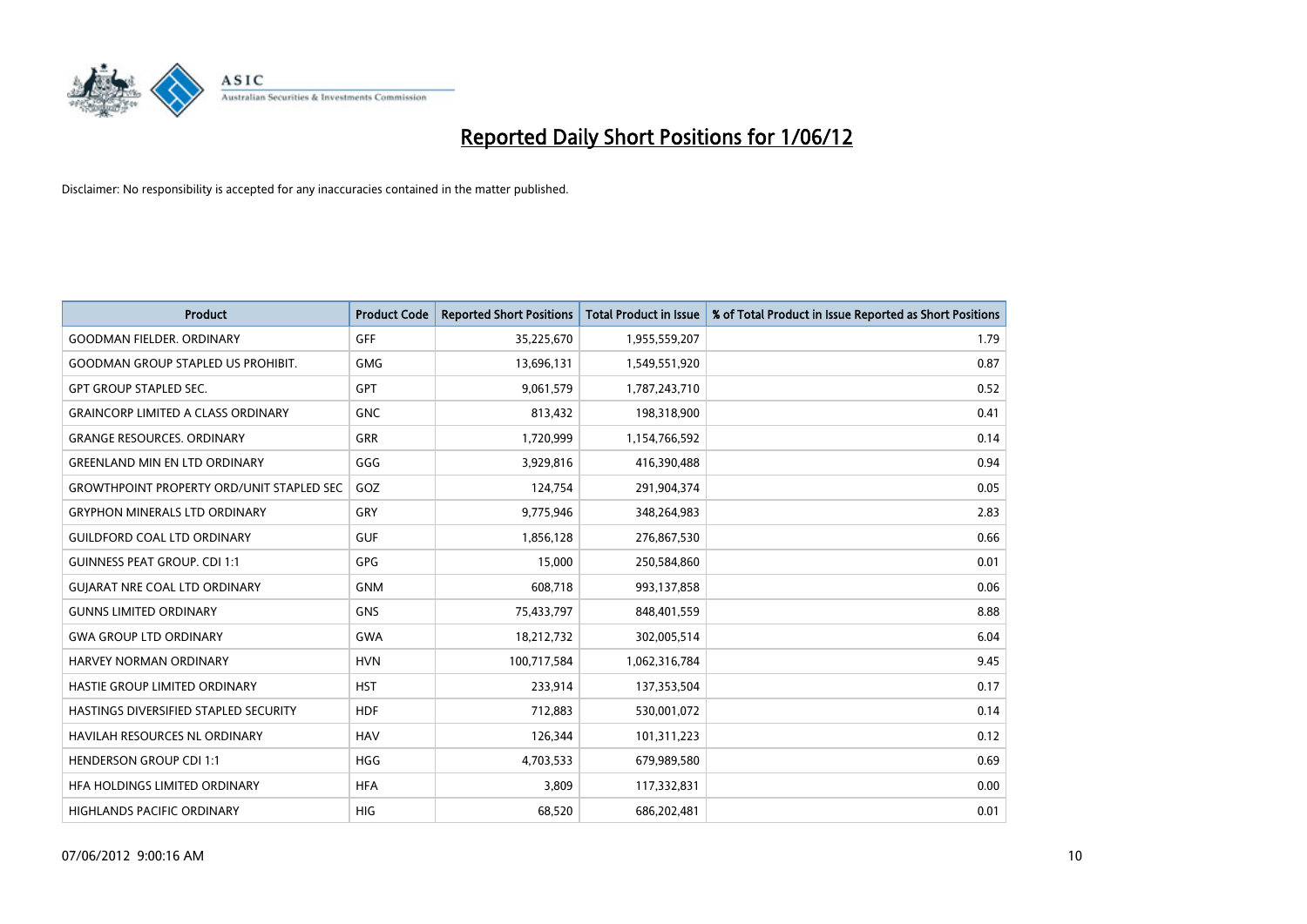

| <b>Product</b>                                | <b>Product Code</b> | <b>Reported Short Positions</b> | <b>Total Product in Issue</b> | % of Total Product in Issue Reported as Short Positions |
|-----------------------------------------------|---------------------|---------------------------------|-------------------------------|---------------------------------------------------------|
| HILLGROVE RES LTD ORDINARY                    | <b>HGO</b>          | 2,442,136                       | 793,698,575                   | 0.31                                                    |
| HILLS HOLDINGS LTD ORDINARY                   | <b>HIL</b>          | 2,912,987                       | 246,500,444                   | 1.17                                                    |
| HORIZON OIL LIMITED ORDINARY                  | <b>HZN</b>          | 24,280,205                      | 1,130,811,515                 | 2.15                                                    |
| ICON ENERGY LIMITED ORDINARY                  | <b>ICN</b>          | 6,415                           | 469,301,394                   | 0.00                                                    |
| <b>IINET LIMITED ORDINARY</b>                 | <b>IIN</b>          | 178,718                         | 160,968,847                   | 0.09                                                    |
| <b>ILUKA RESOURCES ORDINARY</b>               | <b>ILU</b>          | 39,809,846                      | 418,700,517                   | 9.49                                                    |
| <b>IMDEX LIMITED ORDINARY</b>                 | <b>IMD</b>          | 497,550                         | 208,250,426                   | 0.25                                                    |
| IMF (AUSTRALIA) LTD ORDINARY                  | <b>IMF</b>          | 101,977                         | 123,828,193                   | 0.08                                                    |
| <b>INCITEC PIVOT ORDINARY</b>                 | <b>IPL</b>          | 5,099,982                       | 1,628,730,107                 | 0.28                                                    |
| <b>INDEPENDENCE GROUP ORDINARY</b>            | <b>IGO</b>          | 11,462,526                      | 232,882,535                   | 4.91                                                    |
| <b>INDOPHIL RESOURCES ORDINARY</b>            | <b>IRN</b>          | 1,127,560                       | 1,203,146,194                 | 0.08                                                    |
| <b>INDUSTREA LIMITED ORDINARY</b>             | IDL                 | 632,564                         | 370,268,218                   | 0.18                                                    |
| <b>INFIGEN ENERGY STAPLED SECURITIES</b>      | <b>IFN</b>          | 5,738,308                       | 762,265,972                   | 0.76                                                    |
| <b>INSURANCE AUSTRALIA ORDINARY</b>           | IAG                 | 3,667,220                       | 2,079,034,021                 | 0.16                                                    |
| INTEGRA MINING LTD. ORDINARY                  | IGR                 | 3,978,478                       | 846,293,881                   | 0.48                                                    |
| <b>INTREPID MINES ORDINARY</b>                | <b>IAU</b>          | 11,691,744                      | 525,733,428                   | 2.20                                                    |
| <b>INVESTA OFFICE FUND STAPLED SECURITIES</b> | <b>IOF</b>          | 2,181,103                       | 614,047,458                   | 0.35                                                    |
| <b>INVOCARE LIMITED ORDINARY</b>              | <b>IVC</b>          | 3,333,837                       | 110,030,298                   | 3.03                                                    |
| ION LIMITED ORDINARY                          | <b>ION</b>          | 164,453                         | 256,365,105                   | 0.06                                                    |
| <b>IOOF HOLDINGS LTD ORDINARY</b>             | IFL                 | 711,783                         | 229,794,395                   | 0.30                                                    |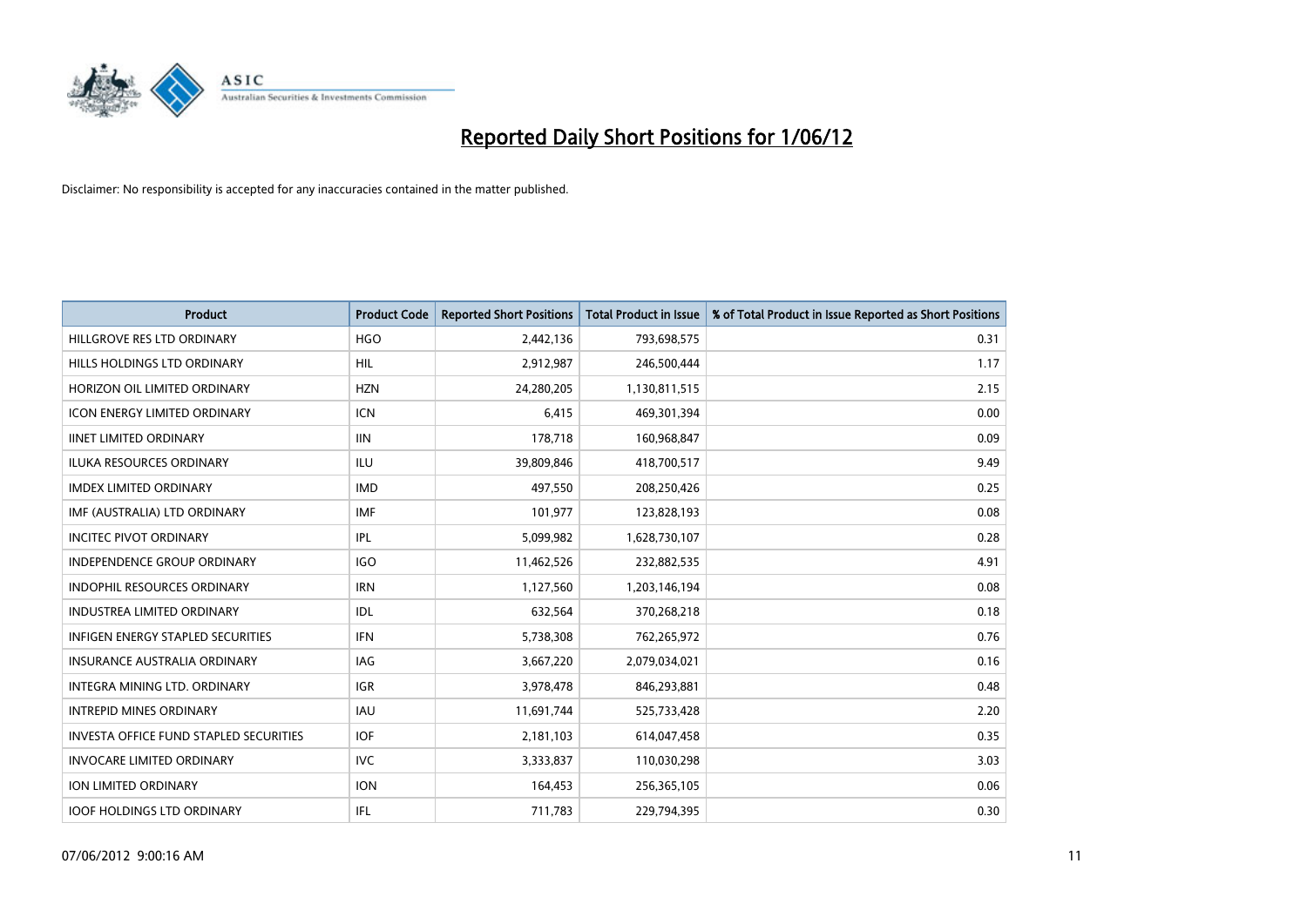

| <b>Product</b>                            | <b>Product Code</b> | <b>Reported Short Positions</b> | <b>Total Product in Issue</b> | % of Total Product in Issue Reported as Short Positions |
|-------------------------------------------|---------------------|---------------------------------|-------------------------------|---------------------------------------------------------|
| <b>IPROPERTY GROUP LTD ORDINARY</b>       | <b>IPP</b>          | 250,000                         | 169,662,302                   | 0.15                                                    |
| <b>IRESS LIMITED ORDINARY</b>             | <b>IRE</b>          | 2,876,168                       | 127,036,010                   | 2.26                                                    |
| <b>IRON ORE HOLDINGS ORDINARY</b>         | <b>IOH</b>          | 64,770                          | 165,912,170                   | 0.03                                                    |
| ISHARES MSCI AUS 200 ISHARES MSCI AUS 200 | IOZ.                | 38,342                          | 4,352,373                     | 0.88                                                    |
| ISHARES S&P HIGH DIV ISHARES S&P HIGH DIV | <b>IHD</b>          | 97,181                          | 2,903,027                     | 3.35                                                    |
| ISHARES SMALL ORDS ISHARES SMALL ORDS     | <b>ISO</b>          | 568,987                         | 5,703,165                     | 9.98                                                    |
| <b>IVANHOE AUSTRALIA ORDINARY</b>         | <b>IVA</b>          | 3,526,430                       | 553,921,745                   | 0.64                                                    |
| JAMES HARDIE INDUST CHESS DEPOSITARY INT  | <b>IHX</b>          | 12,367,661                      | 437,208,725                   | 2.81                                                    |
| <b>JB HI-FI LIMITED ORDINARY</b>          | <b>JBH</b>          | 23,618,591                      | 98,850,643                    | 23.92                                                   |
| <b>JUPITER MINES ORDINARY</b>             | <b>IMS</b>          | 50,383                          | 1,806,834,044                 | 0.00                                                    |
| KAGARA LTD ORDINARY                       | KZL                 | 3,475,166                       | 798,953,117                   | 0.42                                                    |
| KANGAROO RES LTD ORDINARY                 | <b>KRL</b>          | 499,605                         | 3,434,430,012                 | 0.01                                                    |
| KAROON GAS AUSTRALIA ORDINARY             | <b>KAR</b>          | 852,083                         | 221,420,769                   | 0.37                                                    |
| KASBAH RESOURCES ORDINARY                 | KAS                 | 10,060                          | 371,912,596                   | 0.00                                                    |
| KATHMANDU HOLD LTD ORDINARY               | <b>KMD</b>          | 2,413,687                       | 200,000,000                   | 1.20                                                    |
| <b>KBL MINING LIMITED ORDINARY</b>        | KBL                 | 1,820                           | 283,921,456                   | 0.00                                                    |
| KENTOR GOLD LIMITED ORDINARY              | KGL                 | 1,490                           | 106,209,874                   | 0.00                                                    |
| <b>KEYBRIDGE CAPITAL ORDINARY</b>         | <b>KBC</b>          | 1                               | 172,070,564                   | 0.00                                                    |
| KINGSGATE CONSOLID, ORDINARY              | <b>KCN</b>          | 5,904,128                       | 151,263,789                   | 3.91                                                    |
| KINGSROSE MINING LTD ORDINARY             | <b>KRM</b>          | 267,618                         | 279,891,562                   | 0.08                                                    |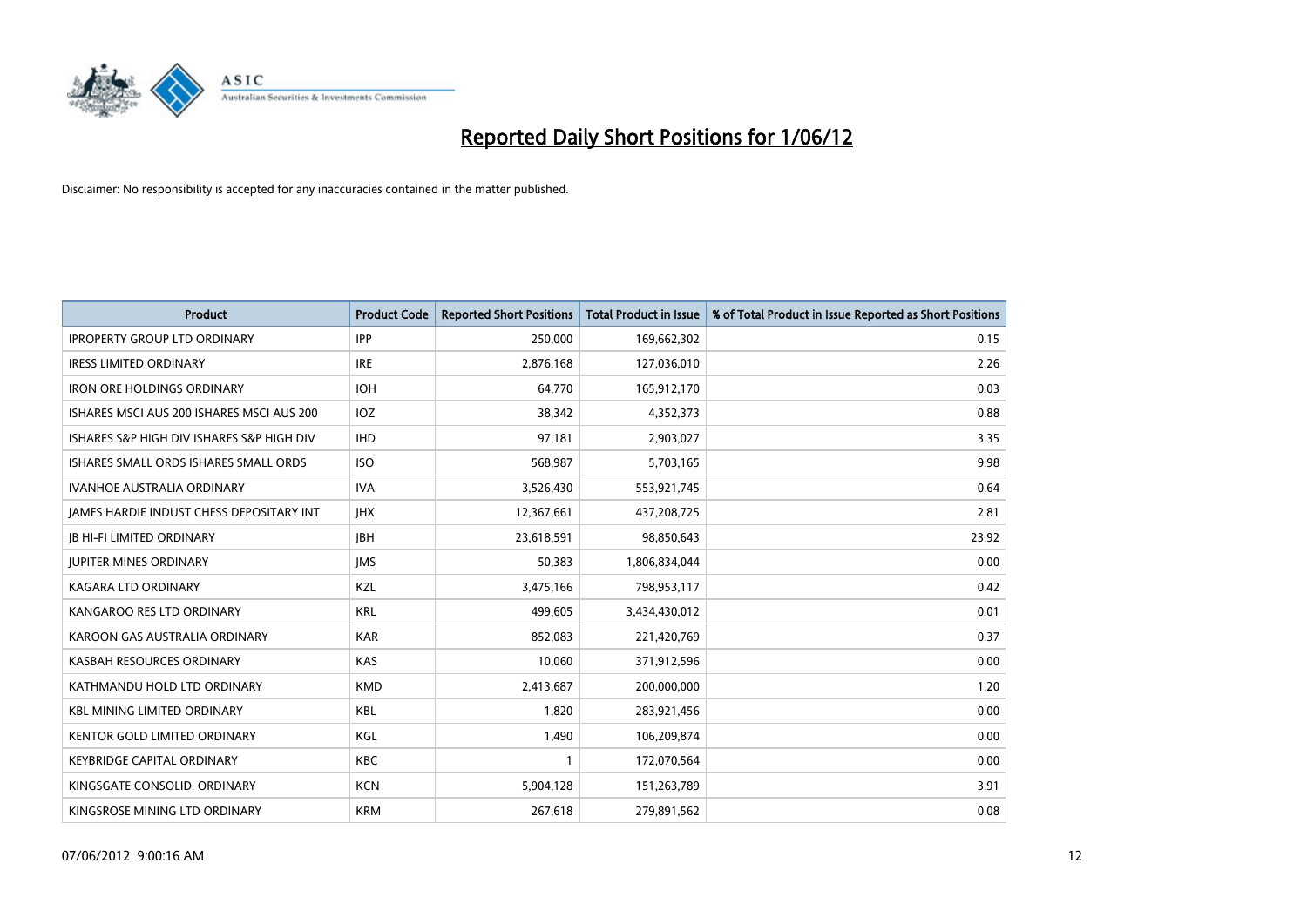

| <b>Product</b>                        | <b>Product Code</b> | <b>Reported Short Positions</b> | <b>Total Product in Issue</b> | % of Total Product in Issue Reported as Short Positions |
|---------------------------------------|---------------------|---------------------------------|-------------------------------|---------------------------------------------------------|
| LEIGHTON HOLDINGS ORDINARY            | LEI                 | 9,921,008                       | 337,087,596                   | 2.91                                                    |
| LEND LEASE GROUP UNIT/ORD STAPLED     | <b>LLC</b>          | 2,966,897                       | 572,789,827                   | 0.51                                                    |
| LINC ENERGY LTD ORDINARY              | <b>LNC</b>          | 33,452,187                      | 504,487,631                   | 6.61                                                    |
| LIQUEFIED NATURAL ORDINARY            | <b>LNG</b>          | 272,800                         | 267,699,015                   | 0.10                                                    |
| LYNAS CORPORATION ORDINARY            | <b>LYC</b>          | 182,113,309                     | 1,714,846,913                 | 10.60                                                   |
| <b>M2 TELECOMMUNICATION ORDINARY</b>  | <b>MTU</b>          | 36,953                          | 156,281,954                   | 0.03                                                    |
| <b>MACA LIMITED ORDINARY</b>          | <b>MLD</b>          | 40,093                          | 150,000,000                   | 0.03                                                    |
| MACMAHON HOLDINGS ORDINARY            | MAH                 | 2,376,129                       | 738,631,705                   | 0.32                                                    |
| MACO ATLAS ROADS GRP ORDINARY STAPLED | <b>MOA</b>          | 3,809,725                       | 464,279,594                   | 0.82                                                    |
| MACQUARIE GROUP LTD ORDINARY          | <b>MOG</b>          | 9,066,636                       | 348,631,269                   | 2.59                                                    |
| MARENGO MINING ORDINARY               | <b>MGO</b>          | 39,850                          | 1,003,745,113                 | 0.00                                                    |
| <b>MATRIX C &amp; E LTD ORDINARY</b>  | <b>MCE</b>          | 1,087,252                       | 92,686,855                    | 1.16                                                    |
| <b>MAVERICK DRILLING ORDINARY</b>     | <b>MAD</b>          | 140,000                         | 267,594,286                   | 0.05                                                    |
| MCMILLAN SHAKESPEARE ORDINARY         | <b>MMS</b>          | 107,234                         | 74,523,965                    | 0.13                                                    |
| MEDUSA MINING LTD ORDINARY            | <b>MML</b>          | 3,088,952                       | 188,903,911                   | 1.62                                                    |
| MEO AUSTRALIA LTD ORDINARY            | <b>MEO</b>          | 4,123,570                       | 539,913,260                   | 0.77                                                    |
| MERMAID MARINE ORDINARY               | <b>MRM</b>          | 626,393                         | 219,311,642                   | 0.29                                                    |
| MESOBLAST LIMITED ORDINARY            | <b>MSB</b>          | 17,548,937                      | 284,478,361                   | 6.15                                                    |
| METALS X LIMITED ORDINARY             | <b>MLX</b>          | 918,549                         | 1,320,047,397                 | 0.07                                                    |
| METCASH LIMITED ORDINARY              | <b>MTS</b>          | 41,441,492                      | 771,345,864                   | 5.38                                                    |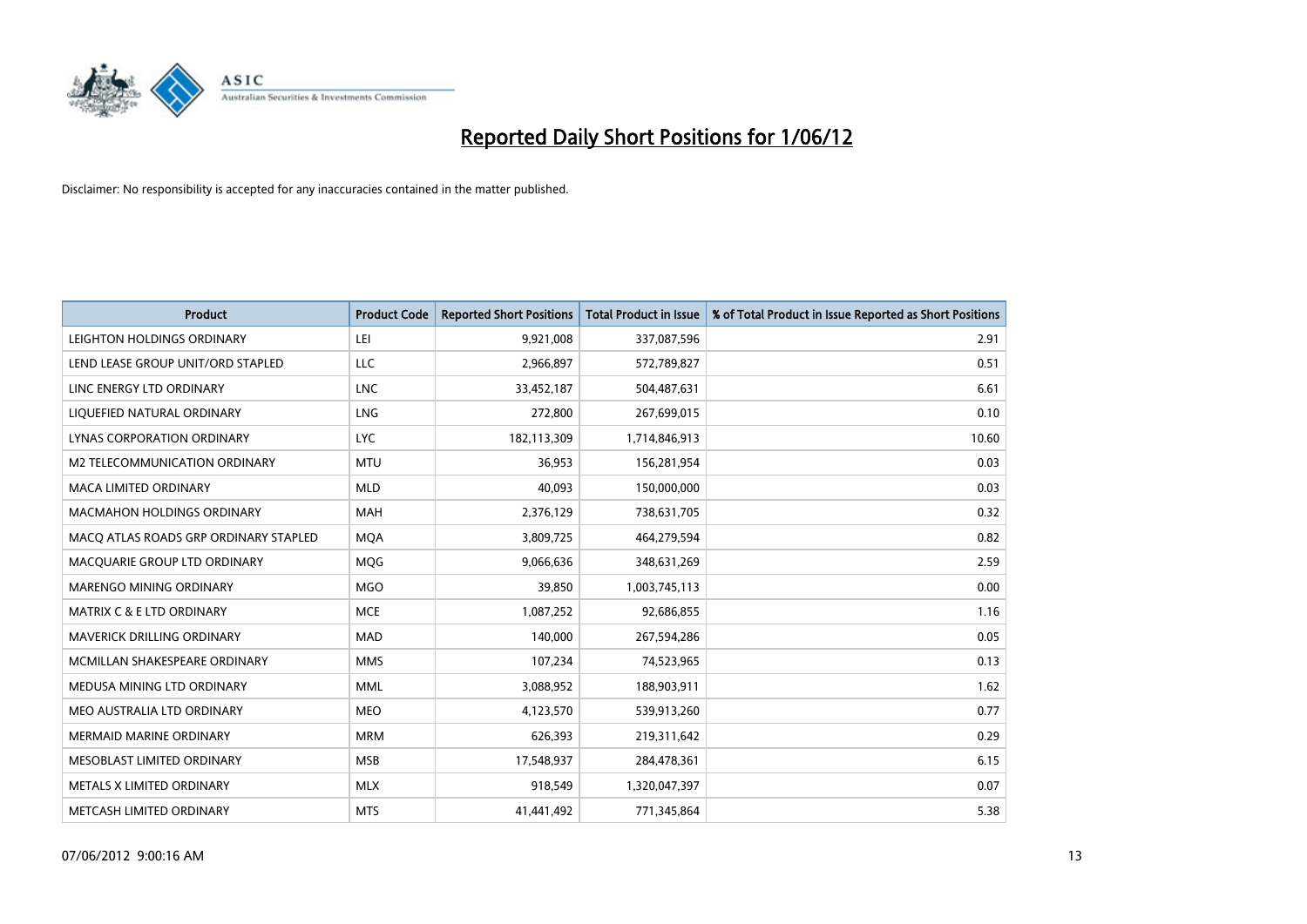

| <b>Product</b>                    | <b>Product Code</b> | <b>Reported Short Positions</b> | <b>Total Product in Issue</b> | % of Total Product in Issue Reported as Short Positions |
|-----------------------------------|---------------------|---------------------------------|-------------------------------|---------------------------------------------------------|
| METGASCO LIMITED ORDINARY         | <b>MEL</b>          | 214,996                         | 337,414,140                   | 0.06                                                    |
| METMINCO LIMITED ORDINARY         | <b>MNC</b>          | 5,817,139                       | 1,749,541,573                 | 0.32                                                    |
| MHM METALS LIMITED ORDINARY       | <b>MHM</b>          | 37,083                          | 105,304,831                   | 0.04                                                    |
| MICLYN EXP OFFSHR ORDINARY        | <b>MIO</b>          | 572,533                         | 278,515,705                   | 0.21                                                    |
| MILTON CORPORATION ORDINARY       | <b>MLT</b>          | 12,800                          | 121,625,655                   | 0.01                                                    |
| MINCOR RESOURCES NL ORDINARY      | <b>MCR</b>          | 2,053,609                       | 192,202,047                   | 1.06                                                    |
| MINERAL DEPOSITS ORDINARY         | <b>MDL</b>          | 95,567                          | 83,538,786                    | 0.11                                                    |
| MINERAL RESOURCES. ORDINARY       | <b>MIN</b>          | 1,345,452                       | 184,856,018                   | 0.72                                                    |
| MIRABELA NICKEL LTD ORDINARY      | <b>MBN</b>          | 24,847,150                      | 808,554,573                   | 3.06                                                    |
| MIRVAC GROUP STAPLED SECURITIES   | <b>MGR</b>          | 4,079,621                       | 3,418,236,755                 | 0.12                                                    |
| MOLOPO ENERGY LTD ORDINARY        | <b>MPO</b>          | 1,174,037                       | 245,579,810                   | 0.49                                                    |
| MOLY MINES LIMITED ORDINARY       | <b>MOL</b>          | 170,323                         | 384,893,989                   | 0.04                                                    |
| MONADELPHOUS GROUP ORDINARY       | <b>MND</b>          | 3,045,820                       | 88,674,327                    | 3.42                                                    |
| MORTGAGE CHOICE LTD ORDINARY      | <b>MOC</b>          | 2,380,632                       | 120,319,572                   | 1.97                                                    |
| <b>MOUNT GIBSON IRON ORDINARY</b> | <b>MGX</b>          | 11,191,793                      | 1,085,516,652                 | 1.01                                                    |
| MURCHISON METALS LTD ORDINARY     | <b>MMX</b>          | 3,950,920                       | 450,093,277                   | 0.88                                                    |
| MYER HOLDINGS LTD ORDINARY        | <b>MYR</b>          | 73,088,229                      | 583,384,551                   | 12.51                                                   |
| <b>MYSTATE LIMITED ORDINARY</b>   | <b>MYS</b>          | 13,191                          | 86,977,573                    | 0.02                                                    |
| NATIONAL AUST, BANK ORDINARY      | <b>NAB</b>          | 17,258,664                      | 2,239,352,006                 | 0.73                                                    |
| NAVITAS LIMITED ORDINARY          | <b>NVT</b>          | 12,297,593                      | 375,318,628                   | 3.28                                                    |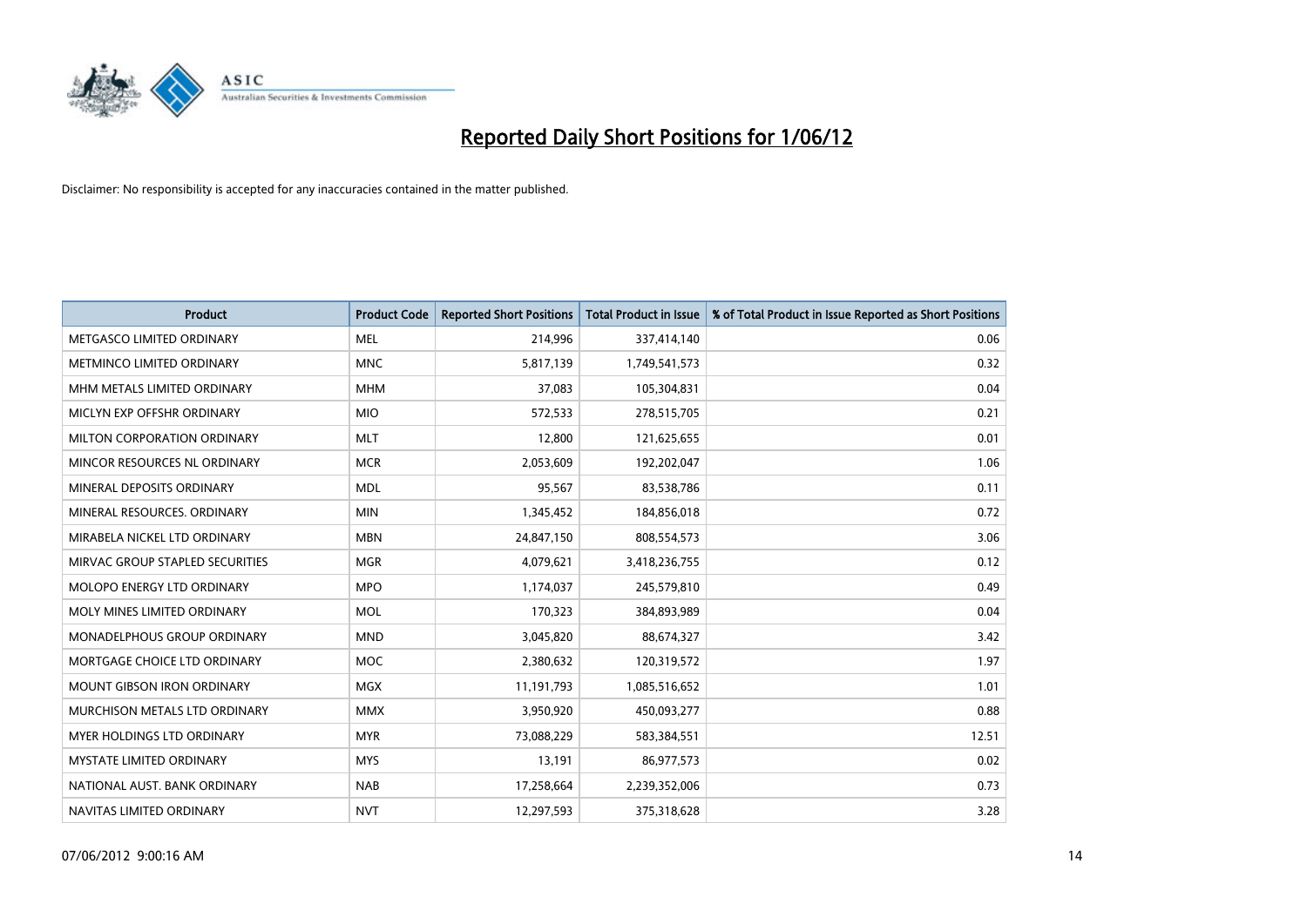

| <b>Product</b>                        | <b>Product Code</b> | <b>Reported Short Positions</b> | <b>Total Product in Issue</b> | % of Total Product in Issue Reported as Short Positions |
|---------------------------------------|---------------------|---------------------------------|-------------------------------|---------------------------------------------------------|
| NEON ENERGY LIMITED ORDINARY          | <b>NEN</b>          | 894,505                         | 436,464,518                   | 0.21                                                    |
| NEW HOPE CORPORATION ORDINARY         | <b>NHC</b>          | 1,620,031                       | 830,411,534                   | 0.21                                                    |
| NEWCREST MINING ORDINARY              | <b>NCM</b>          | 2,544,585                       | 765,000,000                   | 0.32                                                    |
| NEWS CORP A NON-VOTING CDI            | <b>NWSLV</b>        | 3,263,343                       | 1,610,456,880                 | 0.21                                                    |
| NEWS CORP B VOTING CDI                | <b>NWS</b>          | 1,163,383                       | 798,520,953                   | 0.14                                                    |
| NEXTDC LIMITED ORDINARY               | <b>NXT</b>          | 911,385                         | 150,602,388                   | 0.60                                                    |
| NEXUS ENERGY LIMITED ORDINARY         | <b>NXS</b>          | 2,567,502                       | 1,329,821,159                 | 0.18                                                    |
| NIB HOLDINGS LIMITED ORDINARY         | <b>NHF</b>          | 146,734                         | 439,004,182                   | 0.03                                                    |
| NIDO PETROLEUM ORDINARY               | <b>NDO</b>          | 105,313                         | 1,389,163,151                 | 0.01                                                    |
| NOBLE MINERAL RES ORDINARY            | <b>NMG</b>          | 2,480,904                       | 591,294,002                   | 0.42                                                    |
| NORTHERN IRON LTD ORDINARY            | <b>NFE</b>          | 474,284                         | 369,980,113                   | 0.11                                                    |
| NORTHERN STAR ORDINARY                | <b>NST</b>          | 1,084,877                       | 402,170,706                   | 0.27                                                    |
| NRW HOLDINGS LIMITED ORDINARY         | <b>NWH</b>          | 1,671,053                       | 278,888,011                   | 0.60                                                    |
| NUCOAL RESOURCES LTD ORDINARY         | <b>NCR</b>          | 130,194                         | 768,612,354                   | 0.02                                                    |
| NUFARM LIMITED ORDINARY               | <b>NUF</b>          | 5,937,771                       | 262,142,247                   | 2.25                                                    |
| OAKTON LIMITED ORDINARY               | <b>OKN</b>          | 802,483                         | 93,800,235                    | 0.86                                                    |
| OCEANAGOLD CORP. CHESS DEPOSITARY INT | <b>OGC</b>          | 2,007,576                       | 262,834,376                   | 0.77                                                    |
| OIL SEARCH LTD ORDINARY               | <b>OSH</b>          | 8,854,062                       | 1,331,356,047                 | 0.66                                                    |
| OM HOLDINGS LIMITED ORDINARY          | OMH                 | 4,990,309                       | 604,105,150                   | 0.82                                                    |
| <b>ONESTEEL LIMITED ORDINARY</b>      | OST                 | 9,465,090                       | 1,345,665,626                 | 0.68                                                    |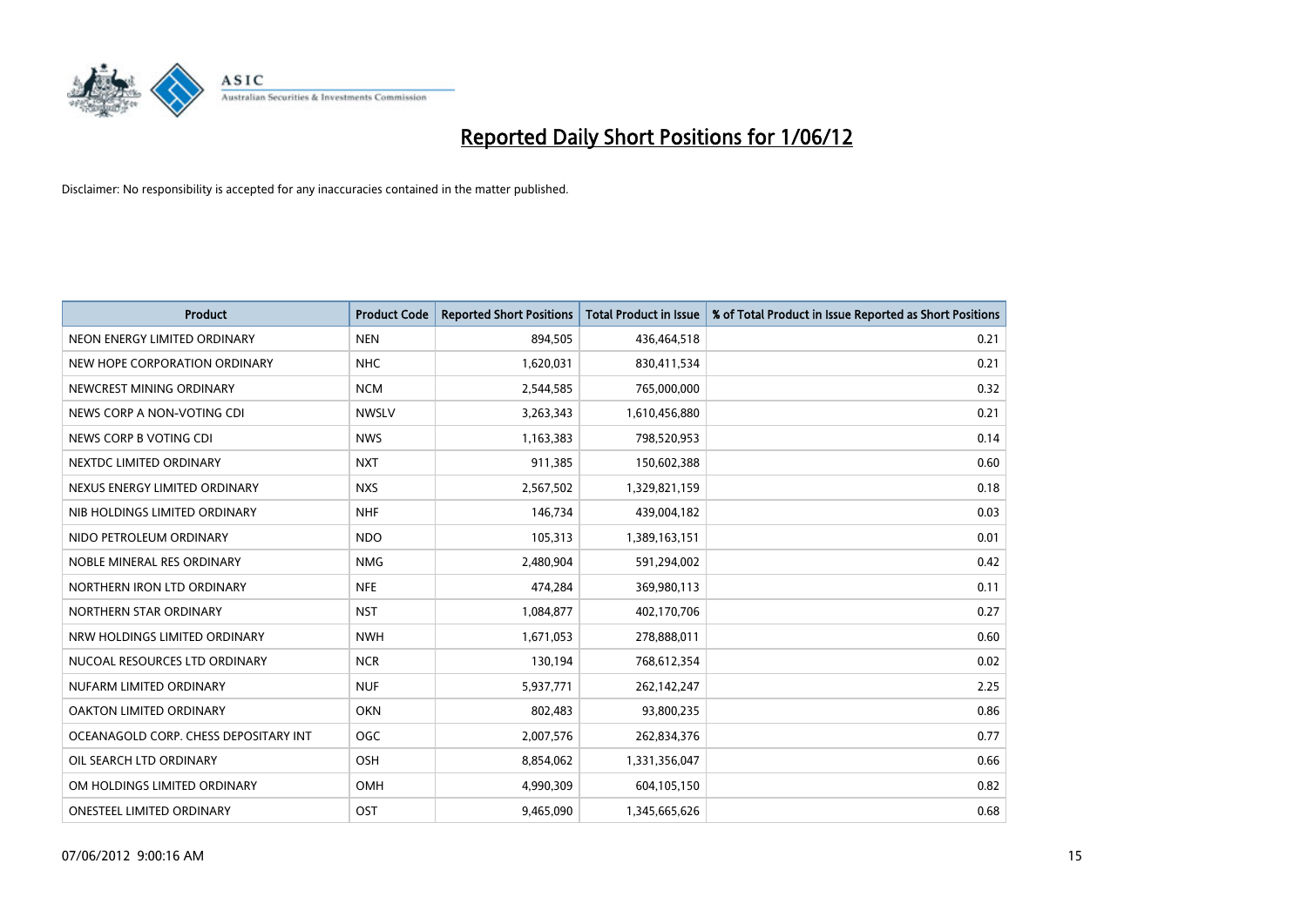

| <b>Product</b>                | <b>Product Code</b> | <b>Reported Short Positions</b> | <b>Total Product in Issue</b> | % of Total Product in Issue Reported as Short Positions |
|-------------------------------|---------------------|---------------------------------|-------------------------------|---------------------------------------------------------|
| OPUS GROUP LTD ORDINARY       | <b>OPG</b>          | 1,250                           | 53,678,177                    | 0.00                                                    |
| ORICA LIMITED ORDINARY        | ORI                 | 3,605,640                       | 365,007,037                   | 0.94                                                    |
| ORIGIN ENERGY ORDINARY        | <b>ORG</b>          | 12,315,334                      | 1,089,519,638                 | 1.13                                                    |
| OROCOBRE LIMITED ORDINARY     | <b>ORE</b>          | 61,092                          | 103,195,029                   | 0.05                                                    |
| OROTONGROUP LIMITED ORDINARY  | ORL                 | 361,112                         | 40,880,902                    | 0.88                                                    |
| OZ MINERALS ORDINARY          | OZL                 | 5,334,288                       | 308,785,193                   | 1.72                                                    |
| PACIFIC BRANDS ORDINARY       | <b>PBG</b>          | 7,292,177                       | 912,915,695                   | 0.79                                                    |
| PALADIN ENERGY LTD ORDINARY   | <b>PDN</b>          | 71,557,014                      | 835,645,290                   | 8.57                                                    |
| PAN PACIFIC PETROL. ORDINARY  | PPP                 | 7,750                           | 588,612,110                   | 0.00                                                    |
| PANAUST LIMITED ORDINARY      | <b>PNA</b>          | 3,487,173                       | 604,599,995                   | 0.58                                                    |
| PANCONTINENTAL OIL ORDINARY   | <b>PCL</b>          | 2,450,367                       | 994,551,236                   | 0.24                                                    |
| PANORAMIC RESOURCES ORDINARY  | PAN                 | 2,898,204                       | 207,050,710                   | 1.41                                                    |
| PAPERLINX LIMITED ORDINARY    | <b>PPX</b>          | 1,431,319                       | 609,280,761                   | 0.24                                                    |
| PAPILLON RES LTD ORDINARY     | PIR                 | 113,611                         | 243,514,325                   | 0.04                                                    |
| PEAK RESOURCES ORDINARY       | <b>PEK</b>          | 10,988                          | 207,916,802                   | 0.01                                                    |
| PEET LIMITED ORDINARY         | <b>PPC</b>          | 1,051,229                       | 320,170,604                   | 0.33                                                    |
| PENINSULA ENERGY LTD ORDINARY | PEN                 | 5,128,447                       | 2,163,955,626                 | 0.23                                                    |
| PERILYA LIMITED ORDINARY      | <b>PEM</b>          | 358,081                         | 769,316,426                   | 0.05                                                    |
| PERPETUAL LIMITED ORDINARY    | PPT                 | 1,945,795                       | 41,980,678                    | 4.64                                                    |
| PERSEUS MINING LTD ORDINARY   | PRU                 | 11,817,878                      | 457,962,088                   | 2.56                                                    |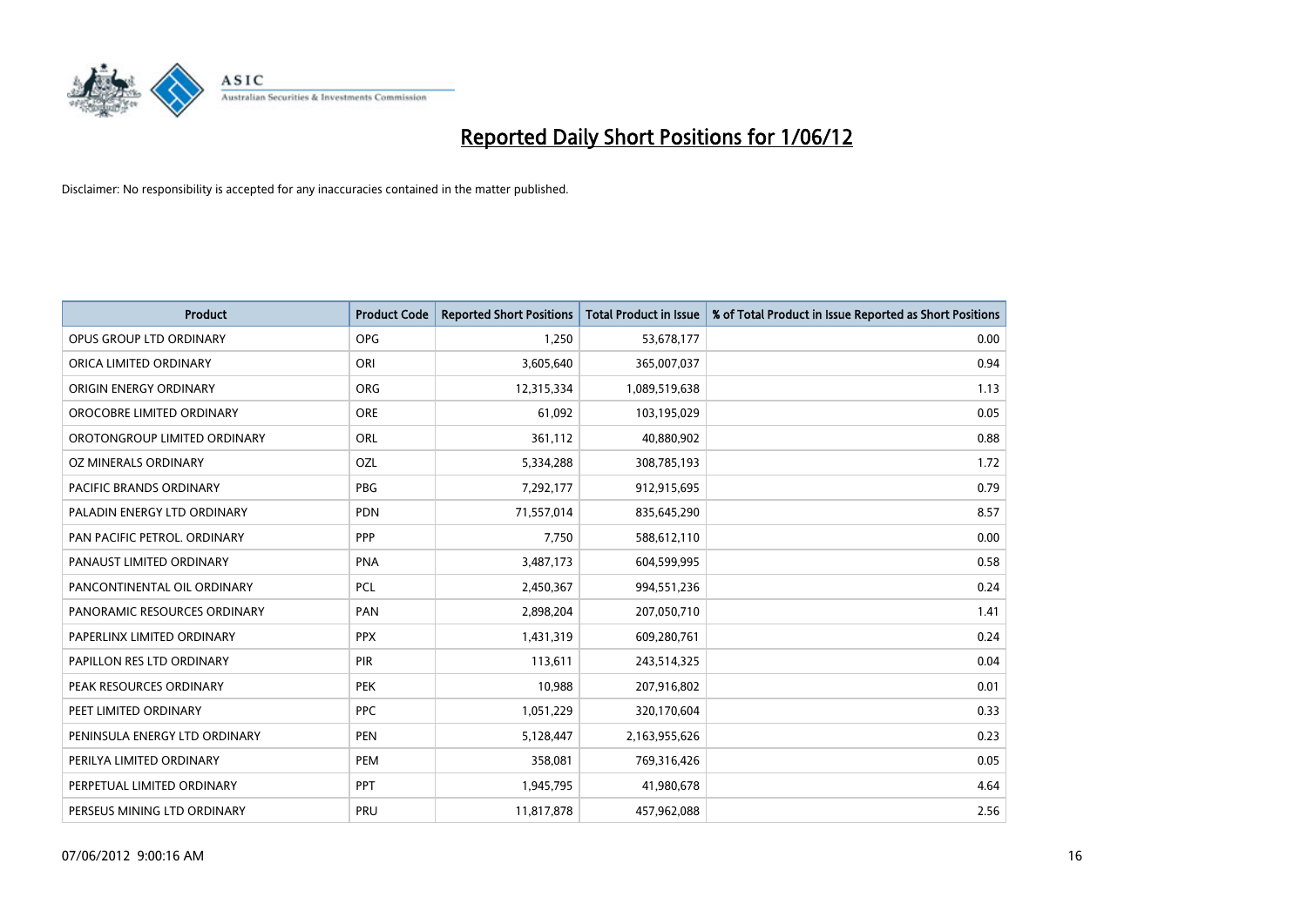

| <b>Product</b>                      | <b>Product Code</b> | <b>Reported Short Positions</b> | <b>Total Product in Issue</b> | % of Total Product in Issue Reported as Short Positions |
|-------------------------------------|---------------------|---------------------------------|-------------------------------|---------------------------------------------------------|
| PHARMAXIS LTD ORDINARY              | <b>PXS</b>          | 4,195,238                       | 306,370,989                   | 1.38                                                    |
| PHOSPHAGENICS LTD. ORDINARY         | POH                 | 96,072                          | 1,020,215,957                 | 0.01                                                    |
| PLATINUM ASSET ORDINARY             | <b>PTM</b>          | 9,659,656                       | 561,347,878                   | 1.71                                                    |
| PLATINUM AUSTRALIA ORDINARY         | <b>PLA</b>          | 516,394                         | 504,968,043                   | 0.10                                                    |
| PMI GOLD CORP CDI 1:1               | <b>PVM</b>          | 59,391                          | 71,581,426                    | 0.08                                                    |
| PMP LIMITED ORDINARY                | PMP                 | 114,862                         | 323,781,124                   | 0.03                                                    |
| PREMIER INVESTMENTS ORDINARY        | <b>PMV</b>          | 385,383                         | 155,260,377                   | 0.23                                                    |
| PRIMA BIOMED LTD ORDINARY           | <b>PRR</b>          | 3,815,259                       | 1,066,063,388                 | 0.36                                                    |
| PRIMARY HEALTH CARE ORDINARY        | <b>PRY</b>          | 14,563,126                      | 501,717,314                   | 2.90                                                    |
| PRIMEAG AUSTRALIA ORDINARY          | PAG                 | 251,355                         | 266,394,444                   | 0.09                                                    |
| PROGRAMMED ORDINARY                 | <b>PRG</b>          | 278,304                         | 118,173,778                   | 0.23                                                    |
| <b>QANTAS AIRWAYS ORDINARY</b>      | QAN                 | 16,633,009                      | 2,265,123,620                 | 0.73                                                    |
| OBE INSURANCE GROUP ORDINARY        | <b>OBE</b>          | 49,340,428                      | 1,181,682,557                 | 4.17                                                    |
| OR NATIONAL LIMITED ORDINARY        | <b>ORN</b>          | 11,507,800                      | 2,440,000,000                 | 0.45                                                    |
| ORXPHARMA LTD ORDINARY              | <b>QRX</b>          | 313,934                         | 144,577,206                   | 0.22                                                    |
| <b>QUBE LOGISTICS HLDG ORDINARY</b> | <b>QUB</b>          | 3,798,262                       | 909,407,185                   | 0.41                                                    |
| RAMELIUS RESOURCES ORDINARY         | <b>RMS</b>          | 1,473,439                       | 335,906,949                   | 0.44                                                    |
| RAMSAY HEALTH CARE ORDINARY         | <b>RHC</b>          | 1,653,892                       | 202,081,252                   | 0.82                                                    |
| RANGE RESOURCES LTD ORDINARY        | <b>RRS</b>          | 1,062,015                       | 2,118,880,660                 | 0.05                                                    |
| <b>RCR TOMLINSON ORDINARY</b>       | <b>RCR</b>          | 18,745                          | 132,309,023                   | 0.01                                                    |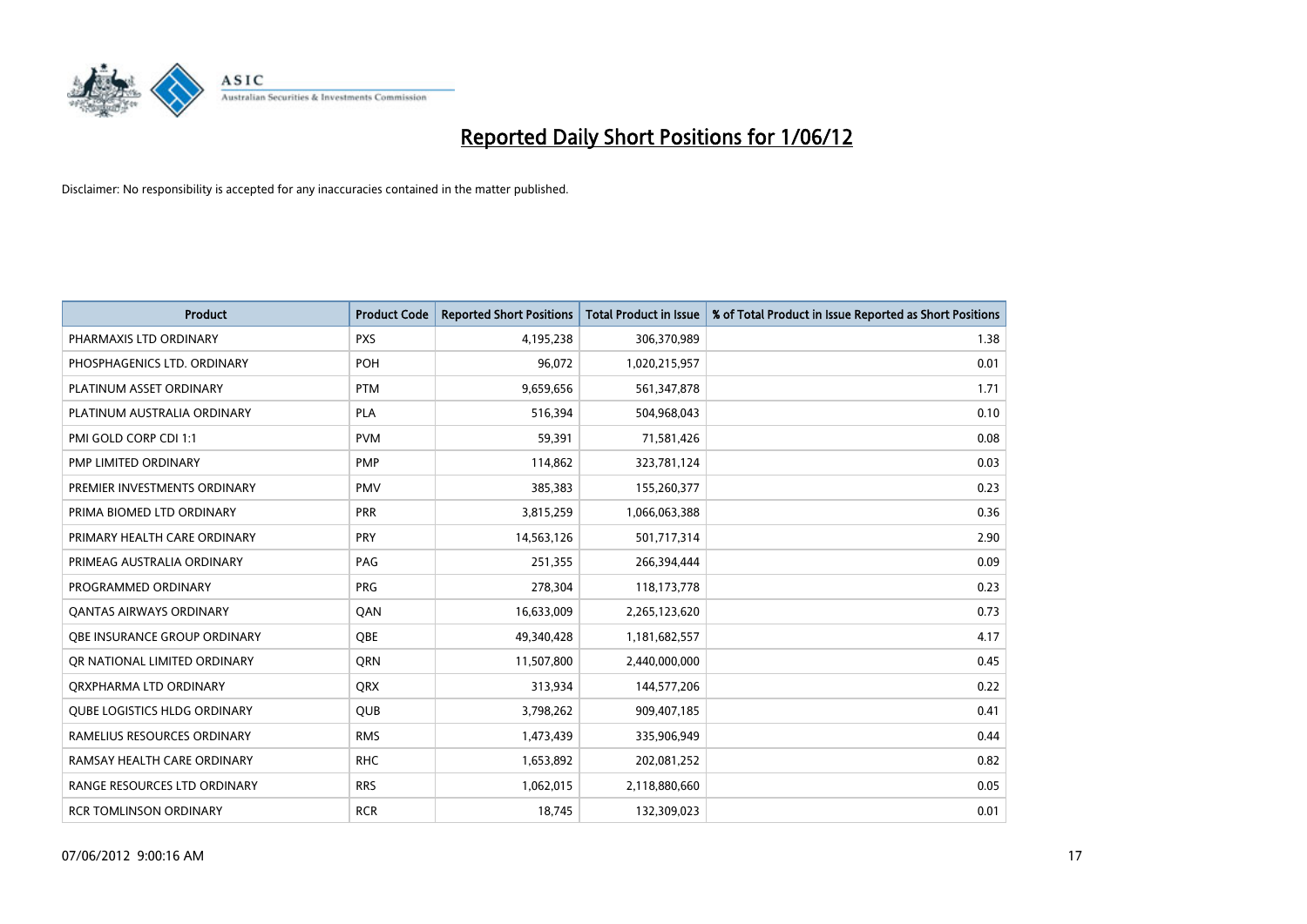

| <b>Product</b>                   | <b>Product Code</b> | <b>Reported Short Positions</b> | <b>Total Product in Issue</b> | % of Total Product in Issue Reported as Short Positions |
|----------------------------------|---------------------|---------------------------------|-------------------------------|---------------------------------------------------------|
| <b>REA GROUP ORDINARY</b>        | <b>REA</b>          | 402,880                         | 131,714,699                   | 0.31                                                    |
| RECKON LIMITED ORDINARY          | <b>RKN</b>          | 850,206                         | 129,488,015                   | 0.66                                                    |
| <b>RED 5 LIMITED ORDINARY</b>    | <b>RED</b>          | 7,520                           | 135,488,008                   | 0.01                                                    |
| <b>RED FORK ENERGY ORDINARY</b>  | <b>RFE</b>          | 280,838                         | 310,229,853                   | 0.09                                                    |
| REDBANK ENERGY LTD ORDINARY      | <b>AEI</b>          | 19                              | 786,287                       | 0.00                                                    |
| <b>REDFLEX HOLDINGS ORDINARY</b> | <b>RDF</b>          | 409                             | 110,345,599                   | 0.00                                                    |
| REGIONAL EXPRESS ORDINARY        | <b>REX</b>          | 10,000                          | 121,254,902                   | 0.01                                                    |
| REGIS RESOURCES ORDINARY         | <b>RRL</b>          | 907,424                         | 451,954,157                   | 0.20                                                    |
| RESMED INC CDI 10:1              | <b>RMD</b>          | 3,811,569                       | 1,556,242,300                 | 0.24                                                    |
| <b>RESOLUTE MINING ORDINARY</b>  | <b>RSG</b>          | 4,982,776                       | 643,219,058                   | 0.76                                                    |
| RESOURCE GENERATION ORDINARY     | <b>RES</b>          | 173                             | 262,895,652                   | 0.00                                                    |
| RETAIL FOOD GROUP ORDINARY       | <b>RFG</b>          | 24,937                          | 108,422,615                   | 0.03                                                    |
| REVERSE CORP LIMITED ORDINARY    | <b>REF</b>          | 100                             | 92,382,175                    | 0.00                                                    |
| REX MINERALS LIMITED ORDINARY    | <b>RXM</b>          | 689,447                         | 188,907,284                   | 0.36                                                    |
| <b>RHG LIMITED ORDINARY</b>      | <b>RHG</b>          | 36,083                          | 308,483,177                   | 0.01                                                    |
| RIALTO ENERGY ORDINARY           | <b>RIA</b>          | 1,511,521                       | 671,347,392                   | 0.23                                                    |
| RIDLEY CORPORATION ORDINARY      | <b>RIC</b>          | 45,909                          | 307,817,071                   | 0.01                                                    |
| RIO TINTO LIMITED ORDINARY       | <b>RIO</b>          | 21,106,961                      | 435,758,720                   | 4.84                                                    |
| ROBUST RESOURCES ORDINARY        | <b>ROL</b>          | 22,375                          | 87,544,097                    | 0.03                                                    |
| ROC OIL COMPANY ORDINARY         | <b>ROC</b>          | 2,530,231                       | 683,235,552                   | 0.38                                                    |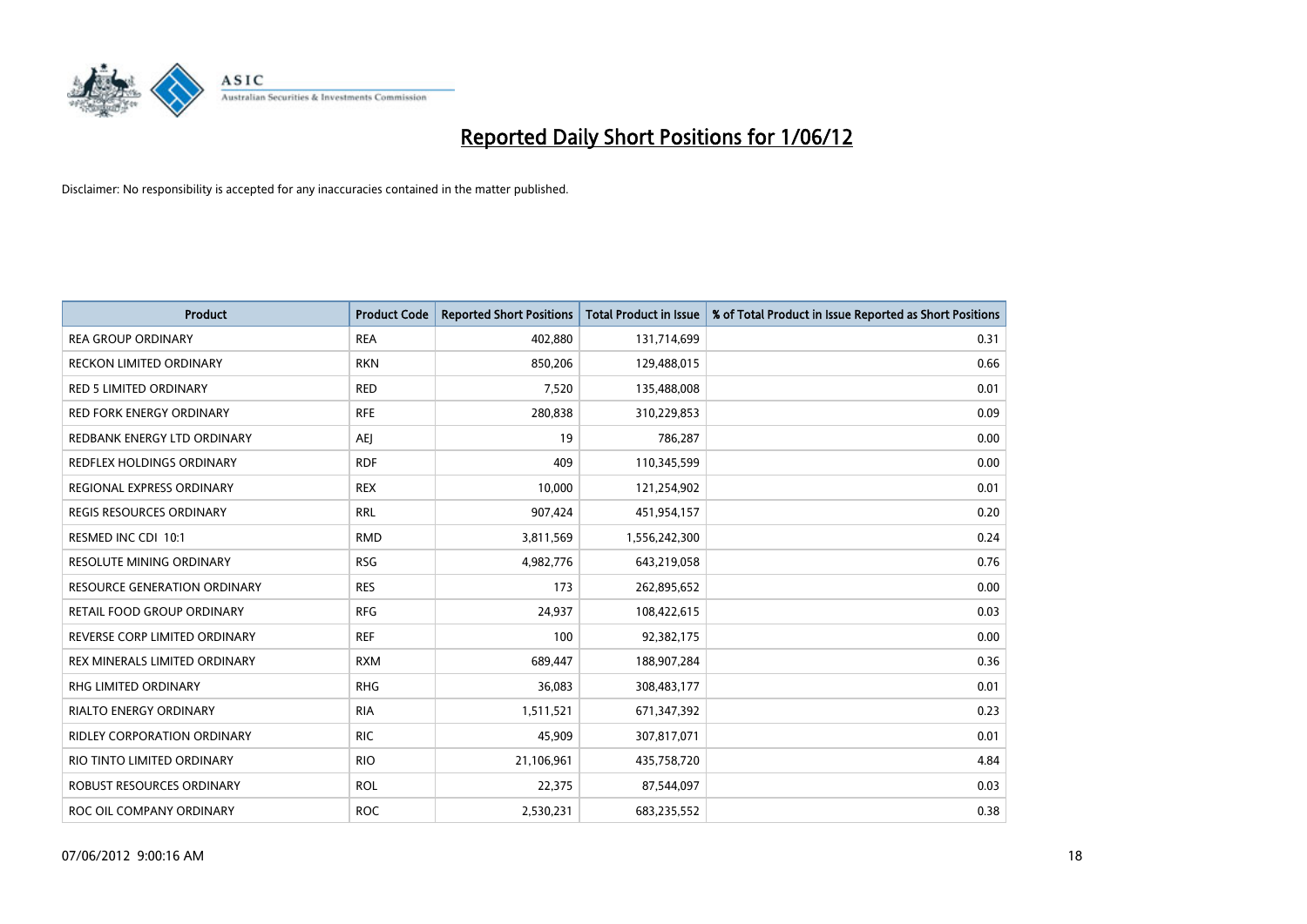

| <b>Product</b>                           | <b>Product Code</b> | <b>Reported Short Positions</b> | <b>Total Product in Issue</b> | % of Total Product in Issue Reported as Short Positions |
|------------------------------------------|---------------------|---------------------------------|-------------------------------|---------------------------------------------------------|
| ROYAL WOLF HOLDINGS ORDINARY             | <b>RWH</b>          | 8,536                           | 100,387,052                   | 0.01                                                    |
| <b>RURALCO HOLDINGS ORDINARY</b>         | <b>RHL</b>          | 12,000                          | 55,019,284                    | 0.02                                                    |
| SAI GLOBAL LIMITED ORDINARY              | SAI                 | 4,508,459                       | 204,354,836                   | 2.21                                                    |
| SALMAT LIMITED ORDINARY                  | <b>SLM</b>          | 3,275,282                       | 159,802,174                   | 2.04                                                    |
| SAMSON OIL & GAS LTD ORDINARY            | SSN                 | 1,474,878                       | 1,768,987,182                 | 0.09                                                    |
| SANDFIRE RESOURCES ORDINARY              | <b>SFR</b>          | 4,703,554                       | 151,158,635                   | 3.10                                                    |
| SANTOS LTD ORDINARY                      | <b>STO</b>          | 4,171,384                       | 952,786,438                   | 0.43                                                    |
| SARACEN MINERAL ORDINARY                 | <b>SAR</b>          | 2,984,696                       | 594,625,640                   | 0.52                                                    |
| SEDGMAN LIMITED ORDINARY                 | <b>SDM</b>          | 17,571                          | 214,292,930                   | 0.00                                                    |
| SEEK LIMITED ORDINARY                    | <b>SEK</b>          | 14,484,953                      | 337,101,307                   | 4.30                                                    |
| SENEX ENERGY LIMITED ORDINARY            | <b>SXY</b>          | 3,005,207                       | 926,147,416                   | 0.33                                                    |
| SERVCORP LIMITED ORDINARY                | SRV                 | 17,000                          | 98,440,807                    | 0.02                                                    |
| SERVICE STREAM ORDINARY                  | <b>SSM</b>          | 400                             | 283,418,867                   | 0.00                                                    |
| SEVEN GROUP HOLDINGS ORDINARY            | <b>SVW</b>          | 614,086                         | 307,410,281                   | 0.19                                                    |
| SEVEN WEST MEDIA LTD ORDINARY            | <b>SWM</b>          | 20,049,949                      | 666,105,054                   | 3.02                                                    |
| SIGMA PHARMACEUTICAL ORDINARY            | <b>SIP</b>          | 5,656,876                       | 1,185,020,782                 | 0.49                                                    |
| SILEX SYSTEMS ORDINARY                   | <b>SLX</b>          | 725,137                         | 170,143,997                   | 0.42                                                    |
| SILVER LAKE RESOURCE ORDINARY            | <b>SLR</b>          | 454,940                         | 220,264,064                   | 0.21                                                    |
| SIMS METAL MGMT LTD ORDINARY             | SGM                 | 9,105,501                       | 205,106,768                   | 4.44                                                    |
| SINGAPORE TELECOMM. CHESS DEPOSITARY INT | SGT                 | 8,474,641                       | 158,218,641                   | 5.37                                                    |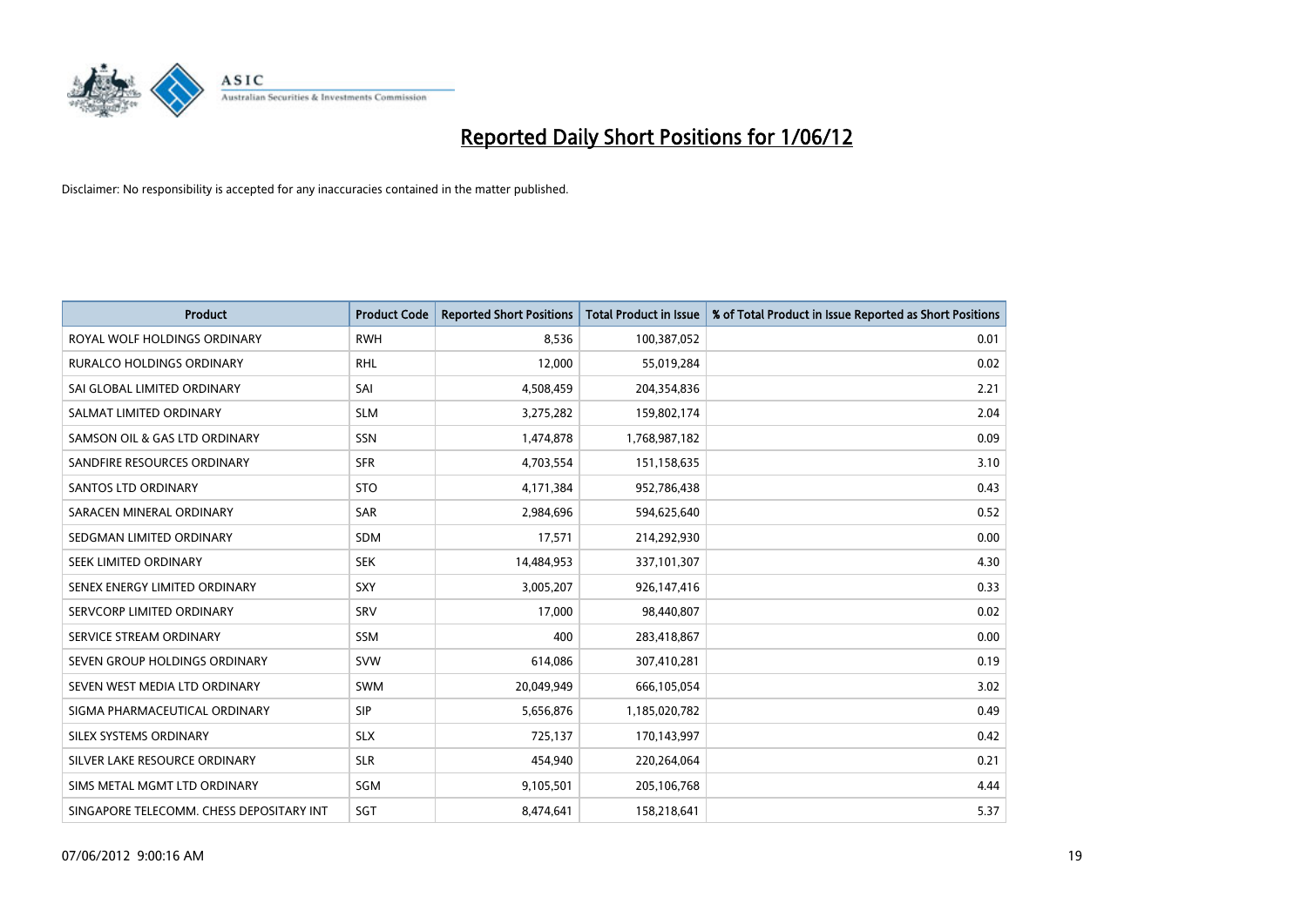

| <b>Product</b>                           | <b>Product Code</b> | <b>Reported Short Positions</b> | <b>Total Product in Issue</b> | % of Total Product in Issue Reported as Short Positions |
|------------------------------------------|---------------------|---------------------------------|-------------------------------|---------------------------------------------------------|
| SIRTEX MEDICAL ORDINARY                  | <b>SRX</b>          | 5,731                           | 55,768,136                    | 0.01                                                    |
| SKILLED GROUP LTD ORDINARY               | <b>SKE</b>          | 2,573                           | 233,487,276                   | 0.00                                                    |
| SKY CITY ENTERTAIN, ORDINARY             | <b>SKC</b>          | 101                             | 576,958,340                   | 0.00                                                    |
| <b>SLATER &amp; GORDON ORDINARY</b>      | SGH                 | 2,791                           | 168,600,731                   | 0.00                                                    |
| SMS MANAGEMENT, ORDINARY                 | SMX                 | 641,630                         | 68,415,913                    | 0.94                                                    |
| SONIC HEALTHCARE ORDINARY                | <b>SHL</b>          | 4,338,159                       | 389,969,875                   | 1.10                                                    |
| SOUL PATTINSON (W.H) ORDINARY            | SOL                 | 32,101                          | 239,395,320                   | 0.01                                                    |
| SOUTH BOULDER MINES ORDINARY             | <b>STB</b>          | 101,524                         | 116,232,826                   | 0.09                                                    |
| SP AUSNET STAPLED SECURITIES             | SPN                 | 4,006,639                       | 2,896,219,682                 | 0.12                                                    |
| SPARK INFRASTRUCTURE STAPLED NOTE & UNIT | SKI                 | 35,365,404                      | 1,326,734,264                 | 2.67                                                    |
| SPDR 200 FUND ETF UNITS                  | <b>STW</b>          | 3,778                           | 51,538,531                    | 0.01                                                    |
| SPECIALTY FASHION ORDINARY               | <b>SFH</b>          | 2,099,171                       | 192,236,121                   | 1.09                                                    |
| SPOTLESS GROUP LTD ORDINARY              | <b>SPT</b>          | 550,938                         | 265,746,161                   | 0.21                                                    |
| ST BARBARA LIMITED ORDINARY              | SBM                 | 10,388,743                      | 325,615,389                   | 3.18                                                    |
| STANMORE COAL LTD ORDINARY               | <b>SMR</b>          | 66,885                          | 160,180,221                   | 0.04                                                    |
| STARPHARMA HOLDINGS ORDINARY             | SPL                 | 2,651,023                       | 280,802,451                   | 0.96                                                    |
| STHN CROSS MEDIA ORDINARY                | SXL                 | 5,332,100                       | 704,594,449                   | 0.75                                                    |
| STOCKLAND UNITS/ORD STAPLED              | SGP                 | 15,811,614                      | 2,219,880,007                 | 0.70                                                    |
| STRAITS RES LTD. ORDINARY                | <b>SRO</b>          | 925,548                         | 456,529,474                   | 0.20                                                    |
| STW COMMUNICATIONS ORDINARY              | SGN                 | 23,489                          | 362,798,351                   | 0.00                                                    |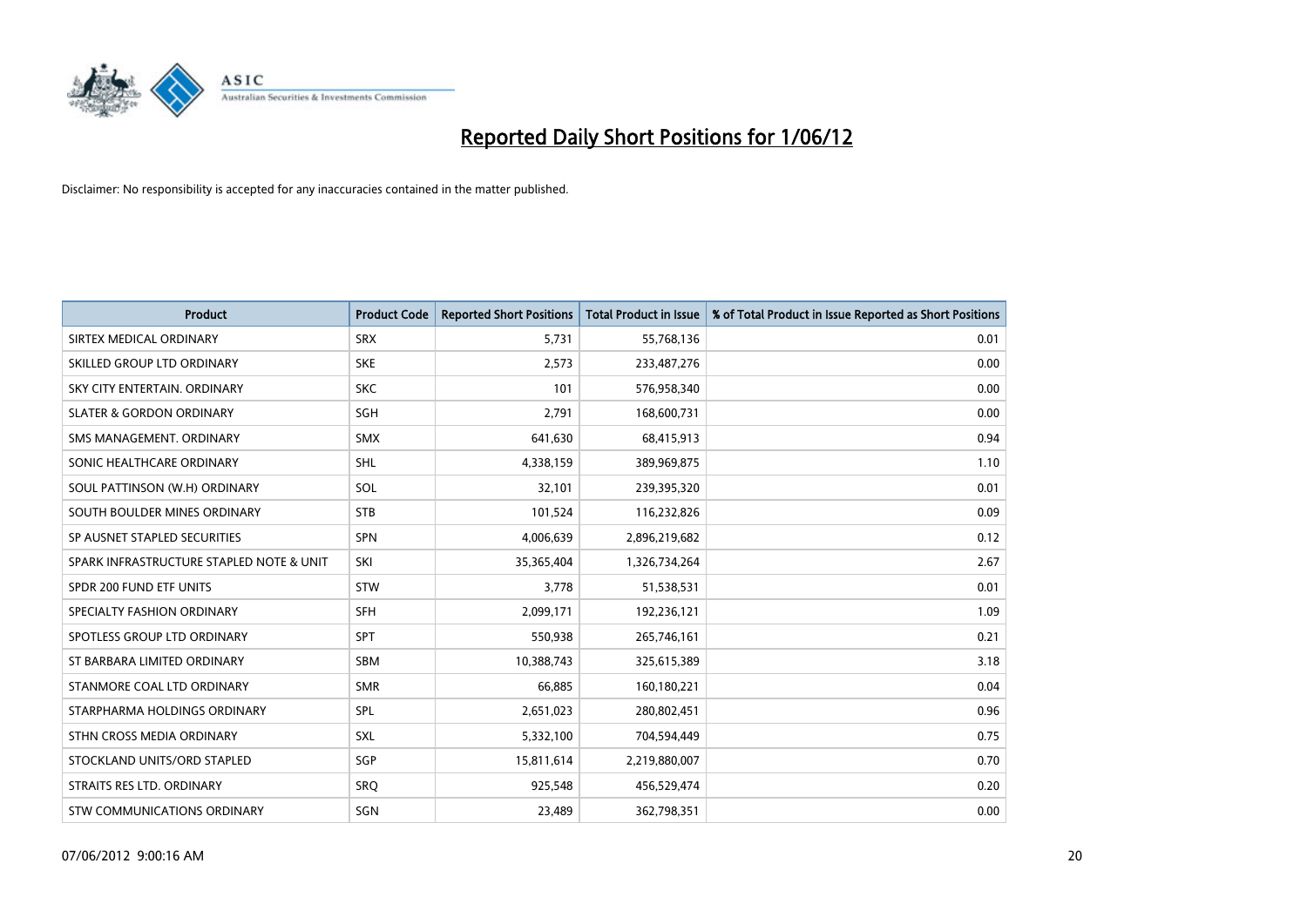

| <b>Product</b>                     | <b>Product Code</b> | <b>Reported Short Positions</b> | <b>Total Product in Issue</b> | % of Total Product in Issue Reported as Short Positions |
|------------------------------------|---------------------|---------------------------------|-------------------------------|---------------------------------------------------------|
| <b>SUNCORP GROUP LTD ORDINARY</b>  | <b>SUN</b>          | 11,664,474                      | 1,286,600,980                 | 0.87                                                    |
| SUNDANCE ENERGY ORDINARY           | <b>SEA</b>          | 37,869                          | 277,098,474                   | 0.01                                                    |
| SUNDANCE RESOURCES ORDINARY        | SDL                 | 9,068,867                       | 2,933,534,505                 | 0.31                                                    |
| SUNLAND GROUP LTD ORDINARY         | <b>SDG</b>          | 91,510                          | 201,578,526                   | 0.05                                                    |
| SUPER RET REP LTD ORDINARY         | SUL                 | 1,335,859                       | 196,152,971                   | 0.67                                                    |
| SYD AIRPORT STAPLED US PROHIBIT.   | <b>SYD</b>          | 7,183,992                       | 1,861,210,782                 | 0.38                                                    |
| TABCORP HOLDINGS LTD ORDINARY      | <b>TAH</b>          | 7,520,713                       | 730,113,969                   | 1.03                                                    |
| TANAMI GOLD NL ORDINARY            | <b>TAM</b>          | 216,499                         | 261,132,677                   | 0.07                                                    |
| TAP OIL LIMITED ORDINARY           | <b>TAP</b>          | 913,692                         | 241,295,311                   | 0.38                                                    |
| TASSAL GROUP LIMITED ORDINARY      | <b>TGR</b>          | 53,799                          | 146,304,404                   | 0.03                                                    |
| TATTS GROUP LTD ORDINARY           | <b>TTS</b>          | 9,452,649                       | 1,362,919,733                 | 0.70                                                    |
| TECHNOLOGY ONE ORDINARY            | <b>TNE</b>          | 10,535                          | 304,910,455                   | 0.00                                                    |
| TELECOM CORPORATION ORDINARY       | <b>TEL</b>          | 16,207,060                      | 1,894,173,035                 | 0.85                                                    |
| TELSTRA CORPORATION, ORDINARY      | <b>TLS</b>          | 30,922,375                      | 12,443,074,357                | 0.24                                                    |
| TEN NETWORK HOLDINGS ORDINARY      | <b>TEN</b>          | 62,497,396                      | 1,045,236,720                 | 5.96                                                    |
| TERANGA GOLD CORP CDI 1:1          | <b>TGZ</b>          | 275,259                         | 158,155,577                   | 0.16                                                    |
| TEXON PETROLEUM LTD ORDINARY       | <b>TXN</b>          | 190,032                         | 245,039,848                   | 0.08                                                    |
| TFS CORPORATION LTD ORDINARY       | <b>TFC</b>          | 207,942                         | 279,621,829                   | 0.07                                                    |
| THAKRAL HOLDINGS GRP ORDINARY/UNIT | <b>THG</b>          | 164                             | 585,365,014                   | 0.00                                                    |
| THE REJECT SHOP ORDINARY           | <b>TRS</b>          | 1,498,732                       | 26,071,170                    | 5.75                                                    |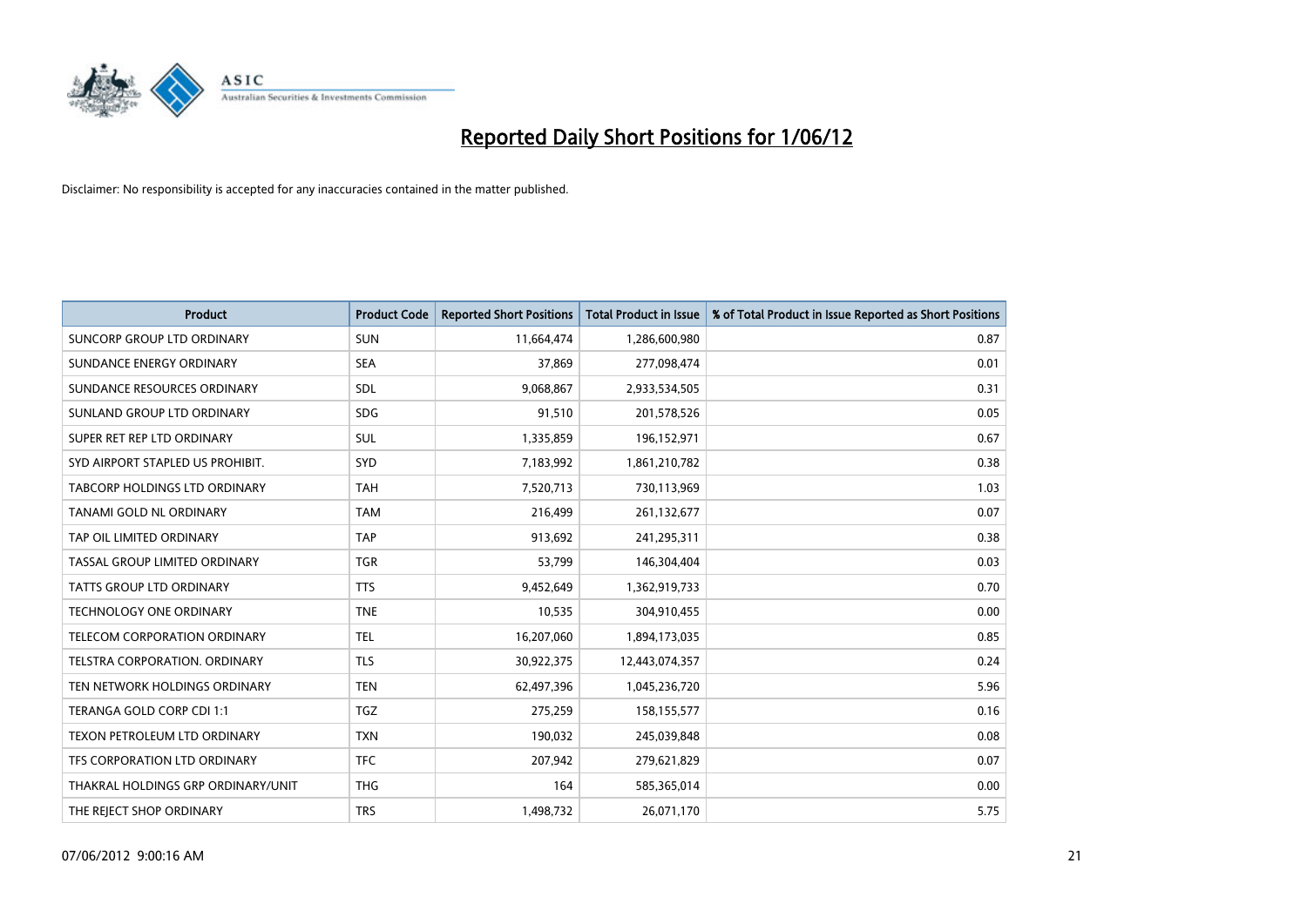

| <b>Product</b>                       | <b>Product Code</b> | <b>Reported Short Positions</b> | <b>Total Product in Issue</b> | % of Total Product in Issue Reported as Short Positions |
|--------------------------------------|---------------------|---------------------------------|-------------------------------|---------------------------------------------------------|
| THINKSMART LIMITED ORDINARY          | <b>TSM</b>          | 175,000                         | 156,005,431                   | 0.11                                                    |
| THORN GROUP LIMITED ORDINARY         | TGA                 | 252,076                         | 146,374,703                   | 0.18                                                    |
| <b>TIGER RESOURCES ORDINARY</b>      | <b>TGS</b>          | 2,219,495                       | 673,470,269                   | 0.32                                                    |
| TISHMAN SPEYER UNITS                 | <b>TSO</b>          | 40,786                          | 338,440,904                   | 0.01                                                    |
| TOLL HOLDINGS LTD ORDINARY           | <b>TOL</b>          | 20,126,451                      | 717,133,875                   | 2.78                                                    |
| TOX FREE SOLUTIONS ORDINARY          | <b>TOX</b>          | 10,786                          | 114,948,108                   | 0.01                                                    |
| TPG TELECOM LIMITED ORDINARY         | <b>TPM</b>          | 2,261,520                       | 793,808,141                   | 0.28                                                    |
| TRADE ME GROUP ORDINARY              | <b>TME</b>          | 434,657                         | 395,745,510                   | 0.10                                                    |
| <b>TRANSFIELD SERVICES ORDINARY</b>  | <b>TSE</b>          | 5,083,921                       | 525,028,694                   | 0.95                                                    |
| TRANSPACIFIC INDUST, ORDINARY        | <b>TPI</b>          | 5,492,737                       | 1,578,209,025                 | 0.34                                                    |
| TRANSURBAN GROUP TRIPLE STAPLED SEC. | <b>TCL</b>          | 5,596,612                       | 1,458,321,112                 | 0.37                                                    |
| TREASURY WINE ESTATE ORDINARY        | <b>TWE</b>          | 13,120,033                      | 647,227,144                   | 2.03                                                    |
| TROY RESOURCES LTD ORDINARY          | <b>TRY</b>          | 242,468                         | 89,296,649                    | 0.25                                                    |
| UGL LIMITED ORDINARY                 | UGL                 | 5,841,472                       | 166,315,038                   | 3.51                                                    |
| UNILIFE CORPORATION CDI 6:1          | <b>UNS</b>          | 211,168                         | 258,962,928                   | 0.08                                                    |
| UXC LIMITED ORDINARY                 | <b>UXC</b>          | 141,208                         | 305,585,913                   | 0.05                                                    |
| <b>VENTURE MINERALS ORDINARY</b>     | <b>VMS</b>          | 22,238                          | 232,468,592                   | 0.01                                                    |
| <b>VIRGIN AUS HLDG LTD ORDINARY</b>  | <b>VAH</b>          | 13,757,434                      | 2,210,197,600                 | 0.61                                                    |
| VITERRA INC CDI 1:1                  | <b>VTA</b>          | 10                              | 68,629,939                    | 0.00                                                    |
| WAH NAM INT HLDG LTD ORDINARY        | <b>WNI</b>          | 41,310                          | 6,738,141,807                 | 0.00                                                    |